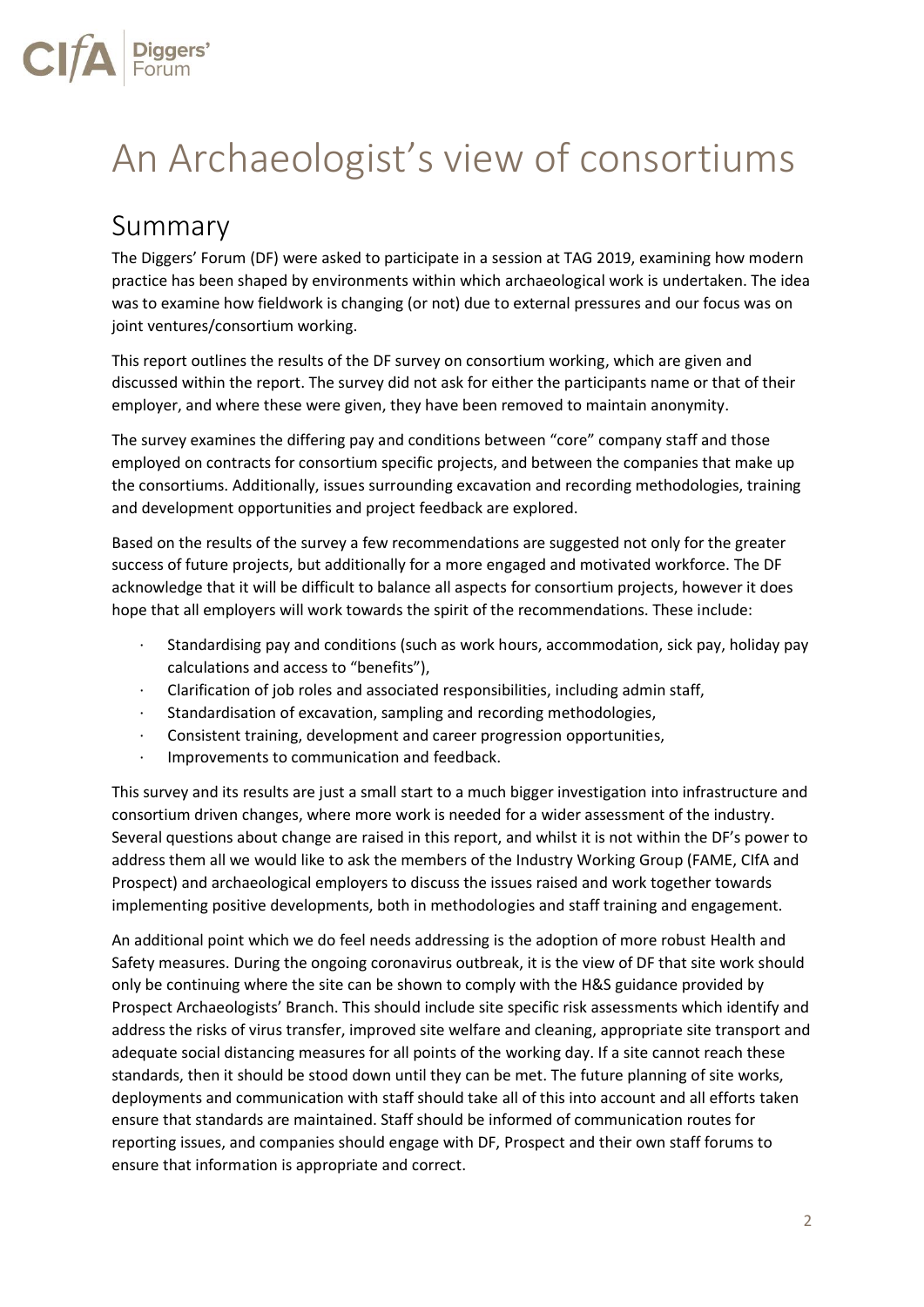

# Introduction

Archaeological consortiums, or joint ventures, are nothing new but in recent years with the increase in large infrastructure projects they seem to have become more common. The idea behind them is a good one – bringing together archaeological companies with complementary skill sets and expertise, to provide large teams with local knowledge able to fulfil project requirements.

These consortiums sell their product based on their ability to deliver projects smoothly, on time and on budget. They use the usual marketing buzz words like pragmatic and innovative solutions, sustainability and delivering excellence, setting the standard… But how does this translate for the field staff working on these projects?

The Digger's Forum (DF) undertook a survey to ask just this question, which has led to more questions being raised, some of which will be addressed (if not answered) here:

- Field staff working on consortium projects are employed by the different companies of which it is comprised. How is this reflected in pay/conditions/contracts for people working side by side for a period of months, if not years?
- · How have different companies' excavation and recording methodologies been addressed on these projects, and what has been done to ensure they are complementary and consistent?
- Are there differences in training and development between consortium companies?
- Are these consortiums looking at the issues encountered as well as the successes of these projects and learning from them going forward?

This report presents the results of a short survey hosted on SurveyMonkey, and open in September and October 2019. It contained 15 questions most with a yes/no/other answer and the opportunity to comment. The survey had 66 respondents, though it is impossible to tell what percentage of staff employed on consortium projects this represents.

# Results

The first question in the survey asked if the reason for the consortium was known. Whilst the majority (67%) were aware from the start, and a further 14% were made aware once they had started on the project, a substantial number (19%) of people that responded were unaware. This raises concerns about the communication between the consortium companies and staff on these projects.

The remainder of the questions within the survey can be divided in to four main sections, discussed below.

#### Pay and Conditions

The second question asked about differences in pay and conditions between the different companies within the consortium. Whilst people employed on consortium project specific contracts did appear to have similar pay and conditions, those staff employed on "core" or permanent company contracts had pay and conditions that were often substantially different.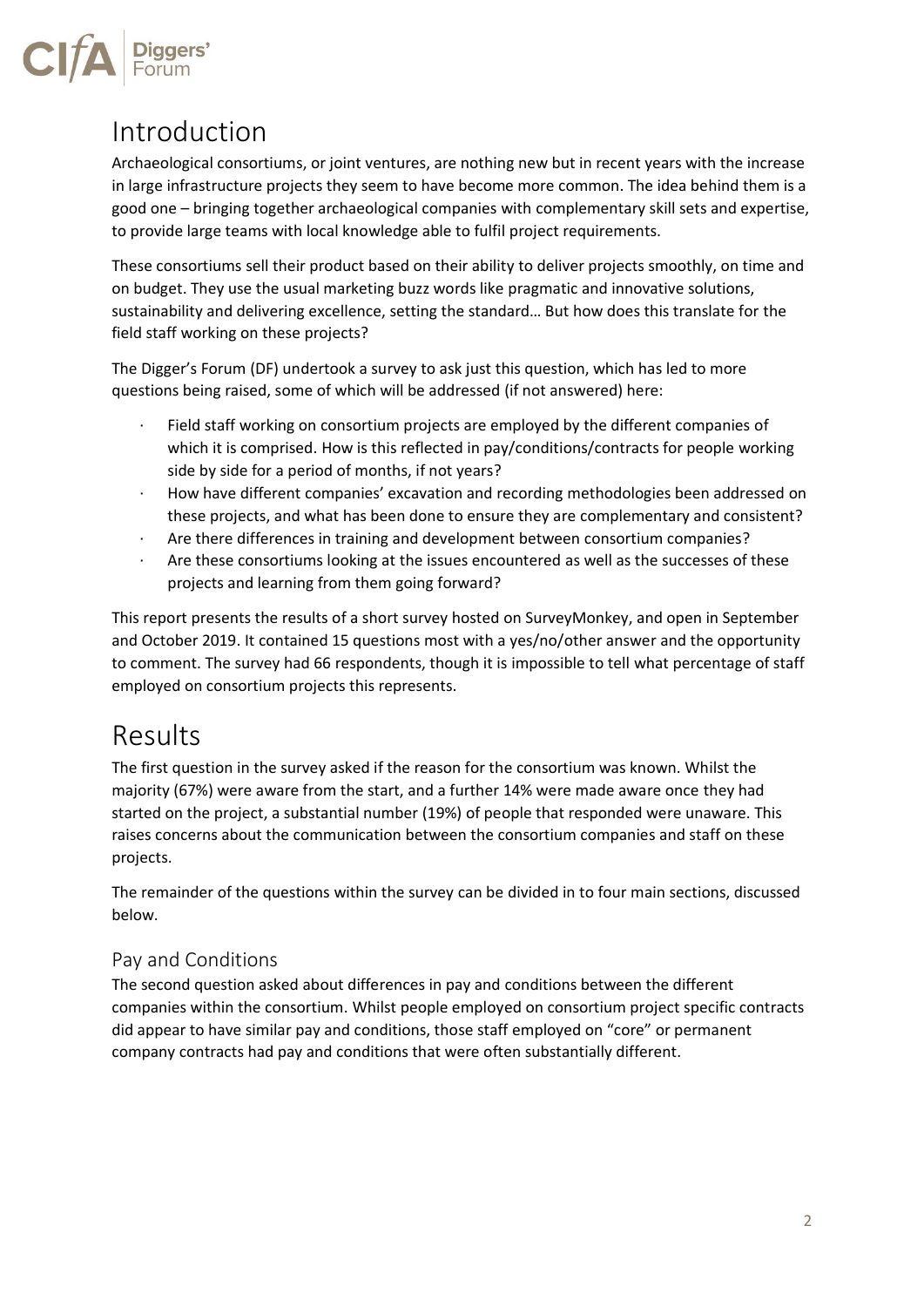

#### *Q2 As part of the consortium did you receive a comparable contract and remuneration to staff working for the other companies? i.e. the same holiday pay or sick pay etc.?*



Differences were seen right across the board, from remuneration amounts for the equivalent position, to working hours, project allowances, holiday entitlement, TOIL and overtime arrangements, sick pay, travel time and accommodation provision, and even treatment by members of the supervisory and management teams.

The next question asked about differences in "core" and consortium project specific contracts within the same company.





Even within the same company, differences in contracts included renumeration amount for the equivalent position, sick pay, accommodation provision, pay increases, and holiday entitlement.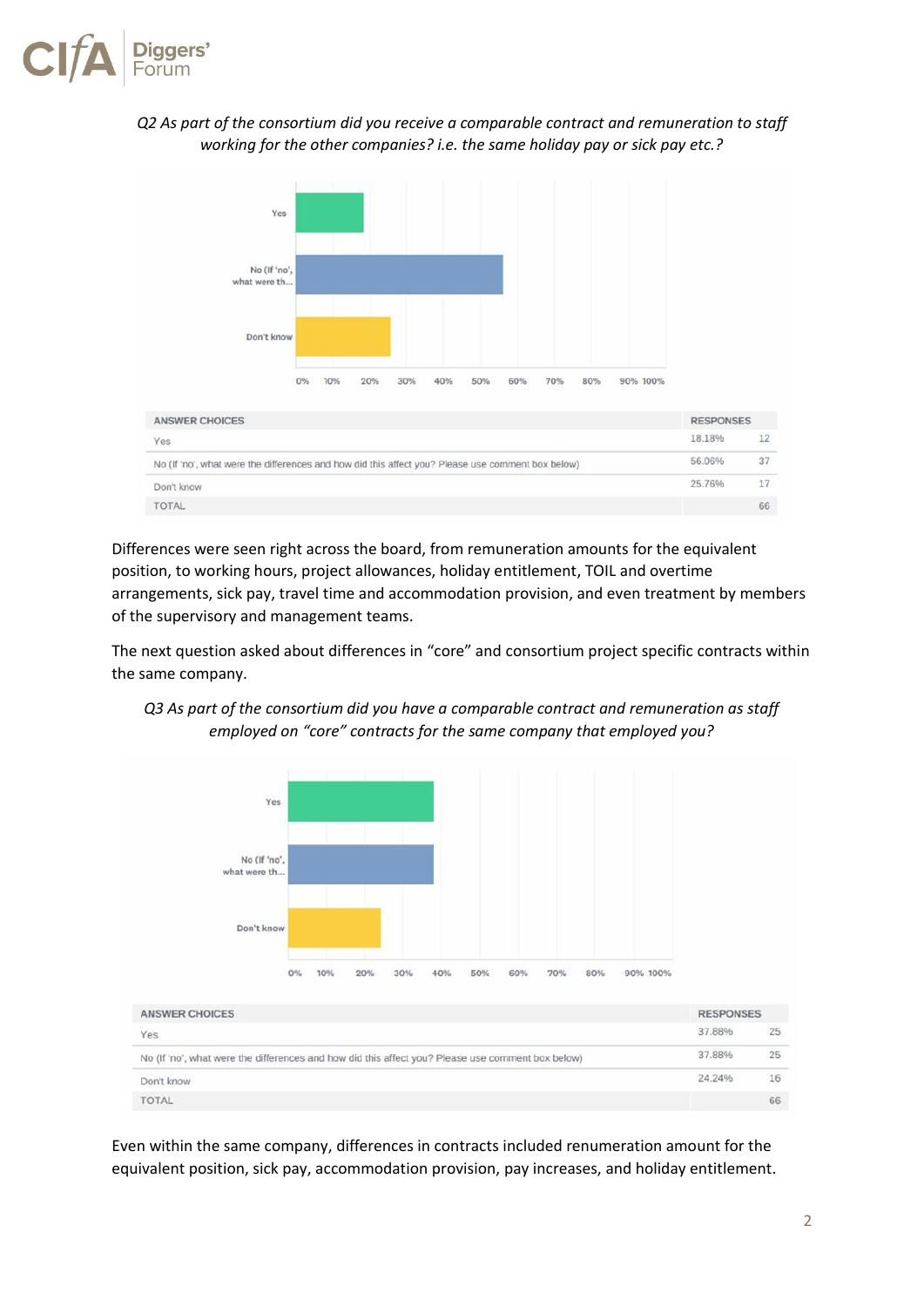

Question four related to differences in access to company benefits, such as health care schemes and pension contributions.



*Q4 Did you have access to the same company benefits as core staff? i.e. Medicash, pension contributions etc.?*

Whilst in some cases differences in the access to these benefits were addressed, there were still differences noted. Few specific examples are given however, this may be due to exact details not being known.

Question five asked about the provision of PPE. 78% of the responses agreed that they had received the same level of quality PPE as other members of staff, and comments state this was either project specific or consortium branded.

The DF acknowledge that differences in pay and conditions between companies are complex and balancing these aspects problematic. However, staff working on the same project, especially for an extended period, will talk about what they are being paid. Although there is no reason (in law) why employees of different companies undertaking the same work should be paid the same, DF feels that this should not be the case. They certainly should not have increased responsibilities and be paid less than the staff they are responsible for , lower paid employees could (and arguably should) be using the comparison as leverage in pay discussions with their own employer. The detrimental impact on morale can only lead to poor quality work.

Question six regarded the division of work between the companies, was all site work and post excavation work divided equally between the consortium partners?

The results from this comments-based question are difficult to summarise, and presumably this is at least in part due to the agreements made by the companies themselves. It appears that as far as the fieldwork was concerned the split was approximately even, though there are differences noted between the make-up of "core" and project specific staff from the consortium companies, and the deployment of those teams on site. Post excavation work appears to be split differently, sometimes a straight 50/50 division or divisions such as processing to one company and report writing to the other.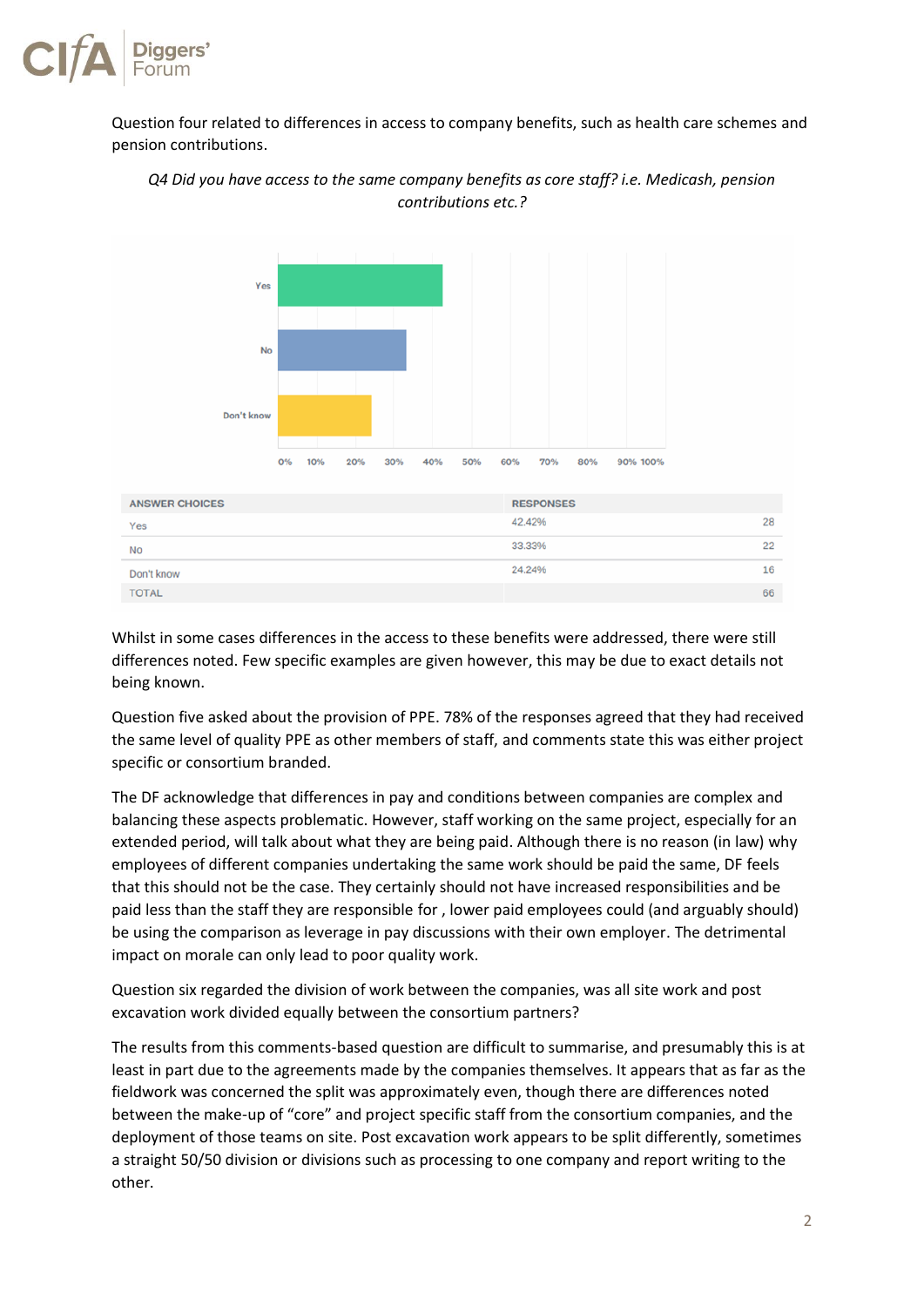

It is not the intent of the DF to make any recommendations as to how the various parts of a project are divided between the companies. Whether it be an equal 50/50 split for each element, assigning specific areas to the company with the greater experience, or by available labour. These decisions are very much down to the companies within the consortium. We do recommend that these decisions are transparent and communicated clearly to the entire team to prevent perceptions of unfairness and feelings of resentment and exclusion.

#### Methodologies

It is a fact that different companies have different ways of working, different excavation and recording methodologies, different pro-forma recording sheets. In addition to this people work differently within these various systems, have their own short-cuts, and often their own conventions. How do consortium projects overcome these issues?

Question seven asked if the project excavation methodology and sampling strategy was fully explained when they, the field archaeologists, started work. Whilst in 65% of responses the answer was yes, it is concerning that in a third of the responses the methodologies had not been explained. An additional comment stated that different sites on the same infrastructure project were interpreting the written scheme of investigation (WSI) differently, leading to further confusion.

The following question asked about the recording methodology.



*Q8 When you started on the project were you familiar with, or trained in, the recording methodology?*

The comments suggest this differs from site to site, and project to project. Where recording methodologies are the same or similar enough to their "parent" company most field staff would already be familiar with the methodology. However, in instances where the system was completely different, or differed from site to site within the project, this did cause issues. In one case, concerningly, the respondent created their own.

When it comes to excavation and recording methodologies consortium working and infrastructure projects should not differ from any other project when it comes to following the WSI and RAMS.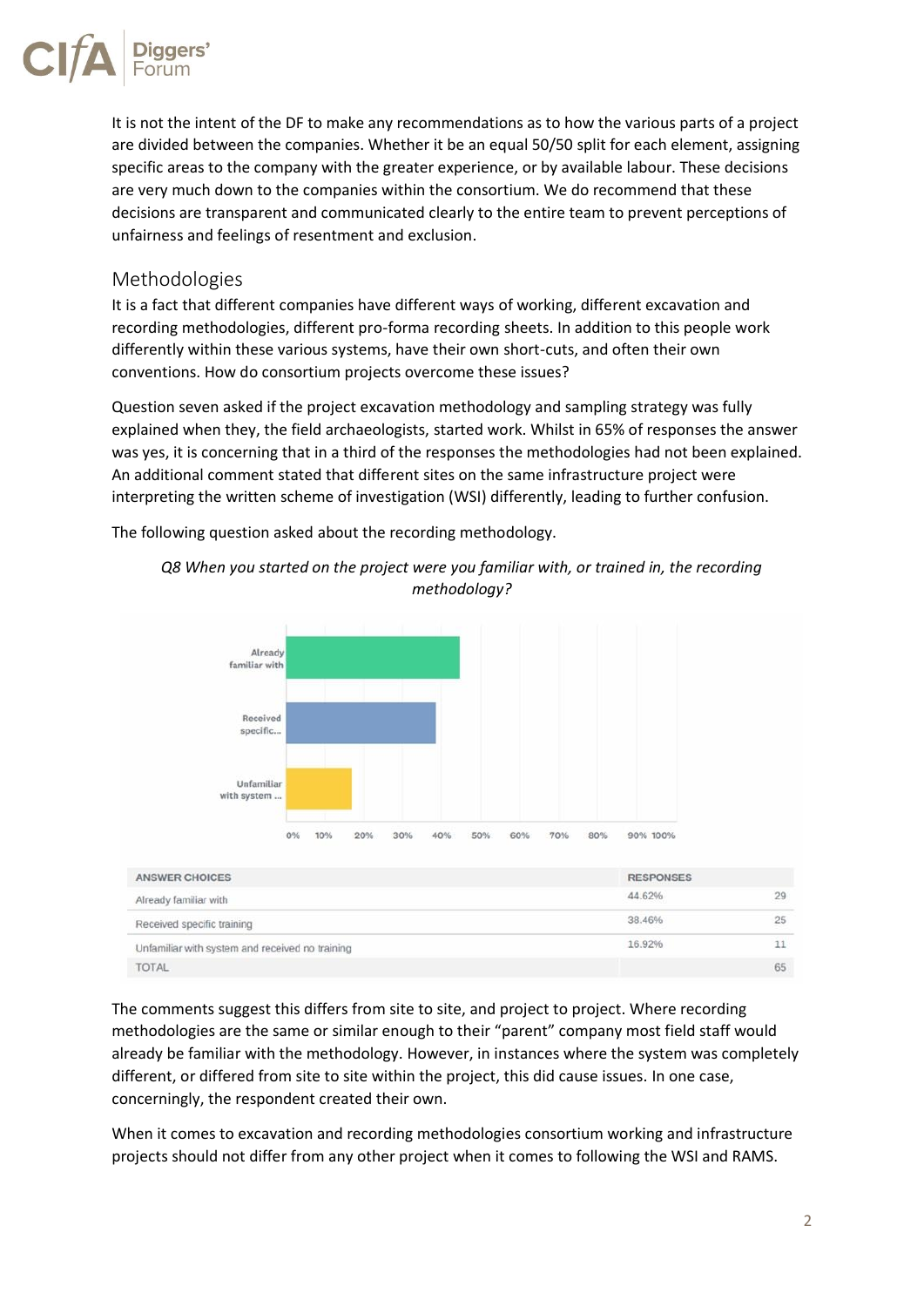

Consistency of the methodologies also needs to be ensured when considering the division of labour between the companies. Time should be given at the start of the project to make sure everyone involved knows exactly what they are doing, and where appropriate, thought should be given to including specialists in this briefing. For example, it will save time in the long run if the environmental specialists and geoarchaeologists can explain what sampling needs to be undertaken and why. Equally, if there is a project specific recording form, five or ten minutes spent at the start of the project walking staff through it is much easier than trying to undo mistakes caused by assumptions, bad habits and confusion weeks, months or even years down the line.

#### Training and development

One of the benefits of consortium working is the training and skill sharing opportunities it can provide, as well as possibilities for career progression and personal development.

Question nine asked if the same level of training and CPD opportunities were available to all staff working on the project. Given the potential of these projects this was a disappointing 50/50 split between the yes/no answers. The CPD on offer seems to be focused on Health and Safety, and only what was provided by the principle contractor or a requirement of the project.

Question 10 asked if supervisor or specialist training programmes were available during the project. Of the 61 comments, 42 answers were negative. Three individuals stated they undertook the SSSTS training. Concerningly one individual stated that people were put in roles and expected to cope.

The next question was about the availability of opportunities to learn a new skill during the project from one of the other companies within the consortium.



#### *Q11 Did you have the opportunity to learn a new skill during the project from one of the other companies within the consortium?*

Of the 11 comments, five individuals gained skills in using GPS equipment and surveying. Skill development seems to have only occurred if it was a job requirement or the individual concerned actively sought it out.

It is disheartening to see that in some instances training within archaeology still seems to be considered as something to be undertaken as quickly as possible, as if staff development were somehow shameful. Usually the training provided consists of getting new starters to basic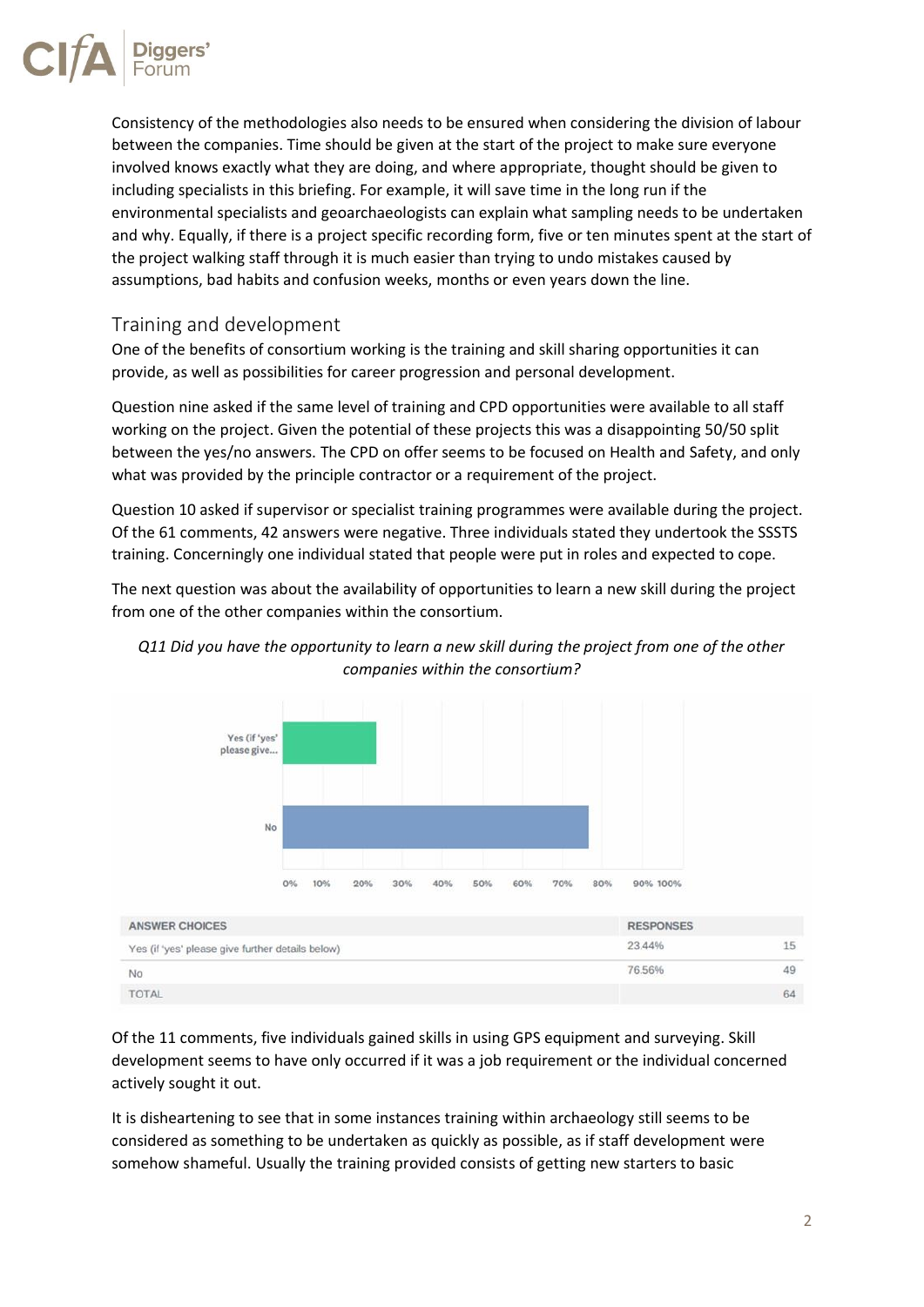

competence, rather than investing in and developing staff skills, with little or no thought of improving supporting, mentoring, supervisory or leadership skills. Where further training is provided this is in Health and Safety certification and First Aid, and while these are certainly invaluable, the investment is usually driven by project requirements rather than a desire by archaeological companies to actively engage with the development of their staff.

The lack of CPD and training opportunities provided on these projects is not necessarily a reflection on consortium work, these opportunities are frequently overlooked on many projects. However, given that training is often largely integral to infrastructures sustainability aims and actively supported on these projects this is a missed opportunity, not just for skill sharing between the archaeological companies involved, but also between the archaeologists and other contractors.

#### Project feedback and learning lessons

Questions 12 and 13 asked about giving feedback on the project.



*Q12 Were you asked to give feedback following the end of the project?*

*Q13 Did you give any feedback during, or at the end of, the project?*

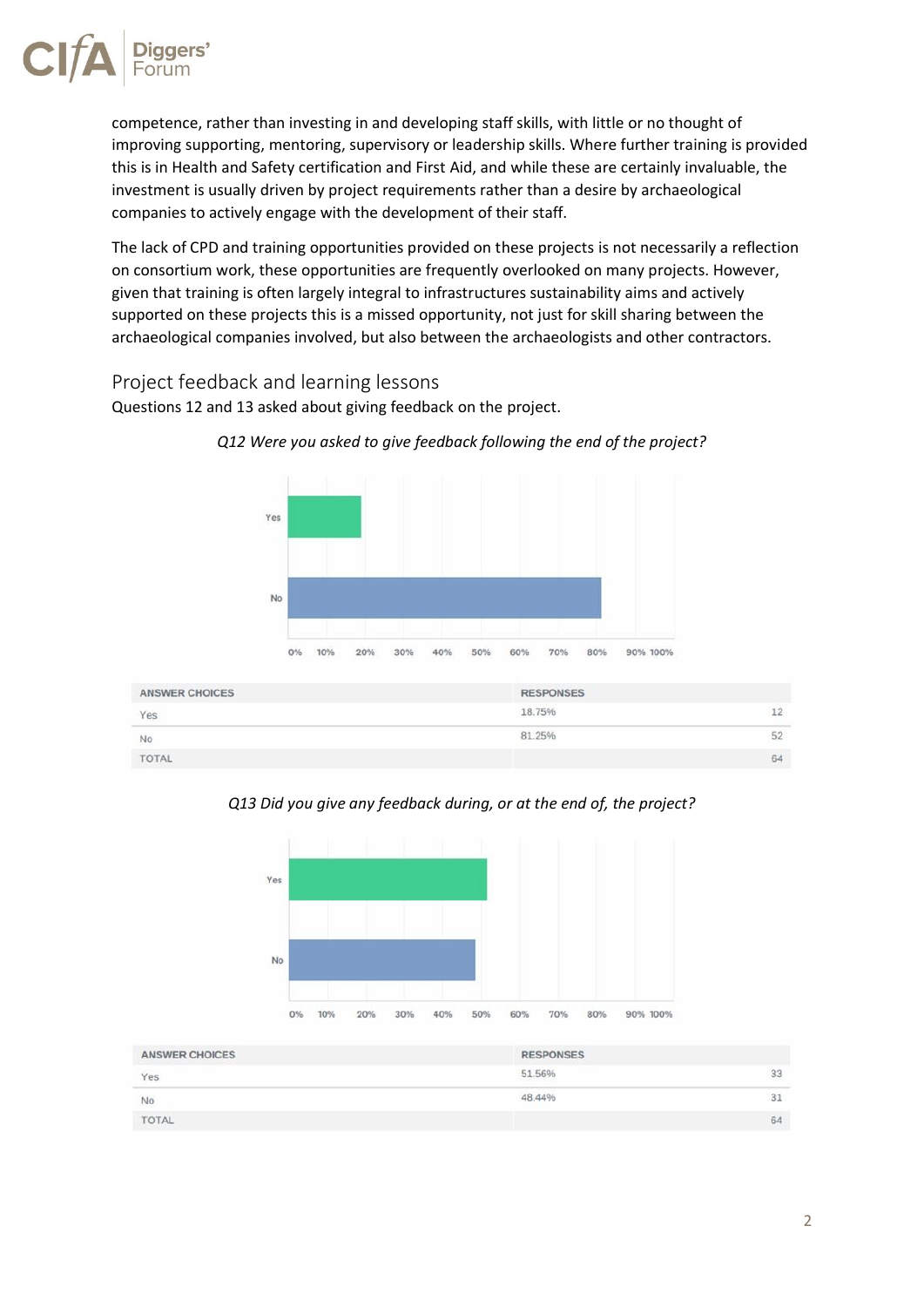

Admittedly being asked for feedback at the end of a project is probably quite rare, not only on consortium projects. Why is this the case though? Do companies not consider it at all? Is it that the thoughts and opinions of the field staff are not seen to have value? Is it that, even when asked, the field team appear not to respond or engage? Or, is it that a formal process of evaluation of the success (or otherwise) of projects in meeting their objectives is rarely built into commercial fieldwork projects beyond questions of meeting time and budget? Question 14 asked if people thought the companies within the consortium worked well together. 54% of those that answered thought not. Most of the issues were based around communication, both between the consortium companies, and between the companies and field staff in both directions. Overall, most comments suggest that the field teams worked well together, but frictions caused by pay differences, company "tribalism" and differences in methodologies that were never resolved were exacerbated in often difficult and stressful working conditions.

Field staff almost always feel undervalued and disposable, this is not helped by temporary or project specific contracts, lack of communication and a feeling of isolation from employers. Little or no effort is made to help them feel valued. This feeling is increased for those people on consortium contracts, despite being directly employed by one of the companies within the consortium, they are often not given the same opportunities as their colleagues on "core" contracts, and sometimes vice versa.

The final question asked how people thought the project went. Given that this was another free text answer it is difficult to summarise the answers, all comments have been included as an anonymised appendix. The overall feeling from the comments is not positive, though some did say they thought projects went well, and there is often some excellent archaeology to be found. Obviously, field staff have a quite different "stick" to company management by which we measure success, however, it still has value.

The sheer size of the projects and the number of people involved puts strain on company HR and staff support roles. If field staff are unable to get in touch with their parent companies about admin related queries this results in extra pressure for site supervisory teams, who themselves are often inexperienced, unsupported and potentially unable to help, especially if they are employed by a different company.

On all sites a lot depends on the leadership skills of the supervisory team, but on a consortium project this is even more apparent. All the differences in pay and conditions, opportunities for CPD, training and development, bubble under the surface. The requirement for large teams results in a broad mix of skills and experience of individuals, and whilst this should be embraced, tight deadlines and unfamiliar methodologies create stress in an already high-pressure environment. The supervisors are not only responsible for the archaeology, but the health and morale of their team, keeping them working together rather than dividing into cliques. Team initiatives such as providing CPD through toolbox talks or short lectures, setting up buddy and mentoring systems, or mental health time-outs and safe spaces, to name but a few, should all be supported and encouraged.

# Discussion, conclusions, and recommendations

The DF feels that this was a useful survey that adds to our understanding of field staff experiences of working on consortium projects, an area that deserves further work. There are many areas left untouched by this short survey, and the results here are a small fraction of a much bigger picture. For some this will not reflect their experience, the DF acknowledges that the issues raised are not true for all employers, but hope that we have given an insight into the thoughts and opinions of the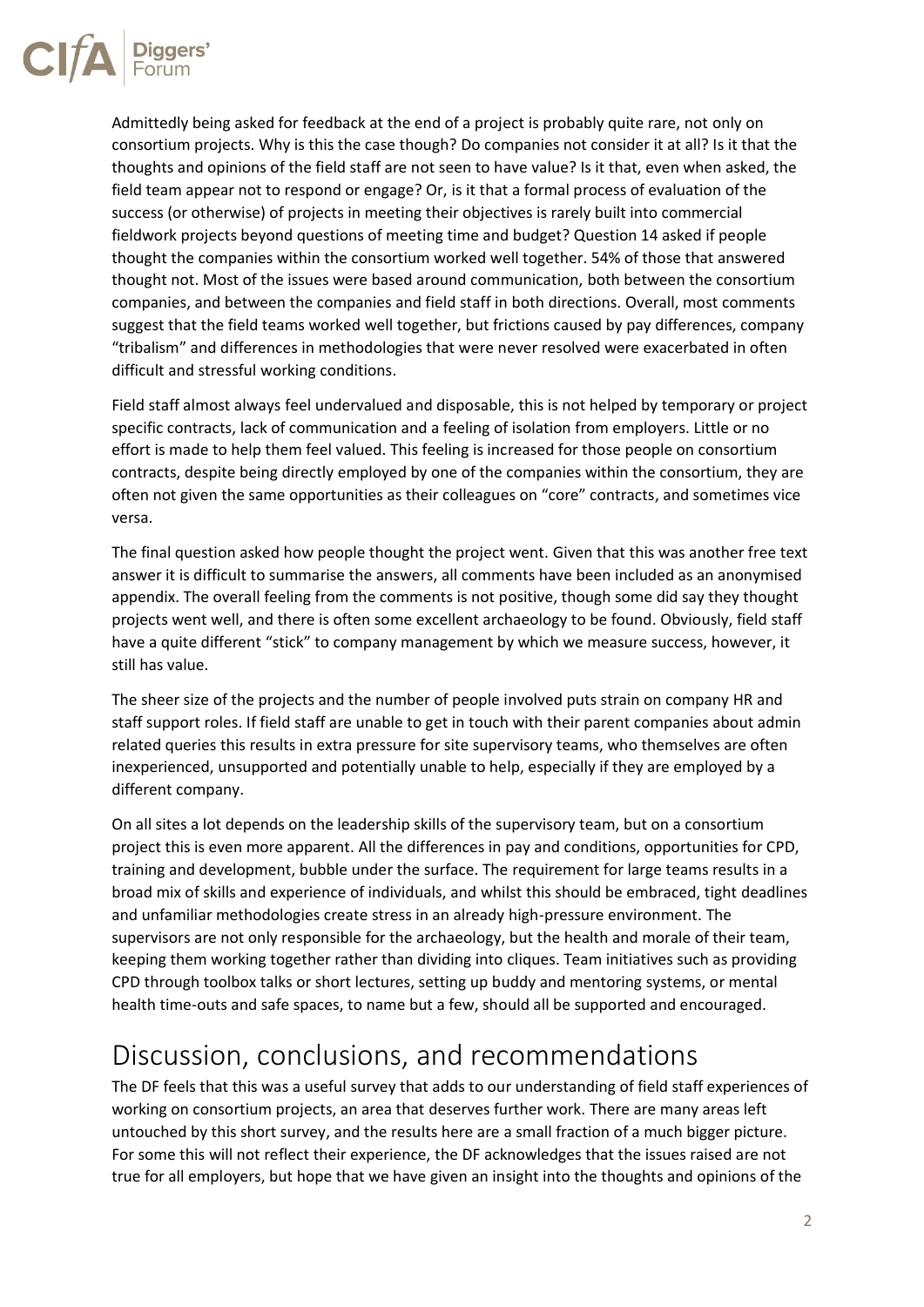

field teams, and that this leads to a different and inclusive evaluation of project success in the future.

Issues of de-skilling amongst archaeologists is briefly touched on and has been commented upon elsewhere. We all know that there is a clear correlation between undervaluing staff and not investing in their development which leads to lack of motivation and self-esteem, poor quality work and ultimately people leaving the profession. This has a knock-on effect when recruiting good candidates for more senior roles.

If archaeological companies do not value the knowledge, skills, experience, and professionalism of their own field teams how can we expect the other contractors that we work alongside to? Is it any wonder that during project development, and on site, our suggestions about improving the way archaeological works could be undertaken in these challenging environments is often being dismissed?

The DF have complied a few recommendations, specifically for projects undertaken by a consortium, however, we hope that some of these will be considered for all archaeological projects. They are suggested not only for the greater success of future projects, but additionally for a more engaged and motivated workforce.

· Standardising pay and conditions (such as work hours, accommodation, sick pay, holiday pay calculations and access to "benefits").

Differences in pay and conditions between people working closely together for extended periods of time is a major factor in team upset, causing friction and unrest. Additionally, this leads to stress, mental health issues, and low morale. Ultimately the quality of the work being undertaken will suffer and staff become less engaged.

· Inductions

Make time for both project and site-specific inductions. These should cover the usual things such as the Project outline, WSI and RAMS, but should also be an introduction to the consortium, why it's been set up, identifying who's who and what they do. Who the relevant HR, admin and support staff are, and how they can be contacted is especially key. It is a good time to introduce the site supervisory and specialist teams and to identify the experience of the team to best gauge training and/or development requirements. If there are new methodologies being used, now is your chance to go through them.

Ask if the archaeological team can be part of the site induction where you are working with other contractors. We are all professionals with a job to do, and they need to know exactly what our role is just as much as we need to know theirs. Maybe that way they won't park their cherry picker on a burial vault.

Get to know the project team.

This is not just about determining their experience level and development requirements, though finding this out at the start of the project is beneficial. What other skills do they have that could be useful, what motivates them? Would they be good buddies or mentors for other members of the team? Let them get to know you. You do not have to become friends but being clear about what is happening with the project and what is expected in terms of progress puts people at ease. You will also be able to identify when there may be an issue and build trust so your team feels they can approach you with any problems, concerns or even suggestions for improvements.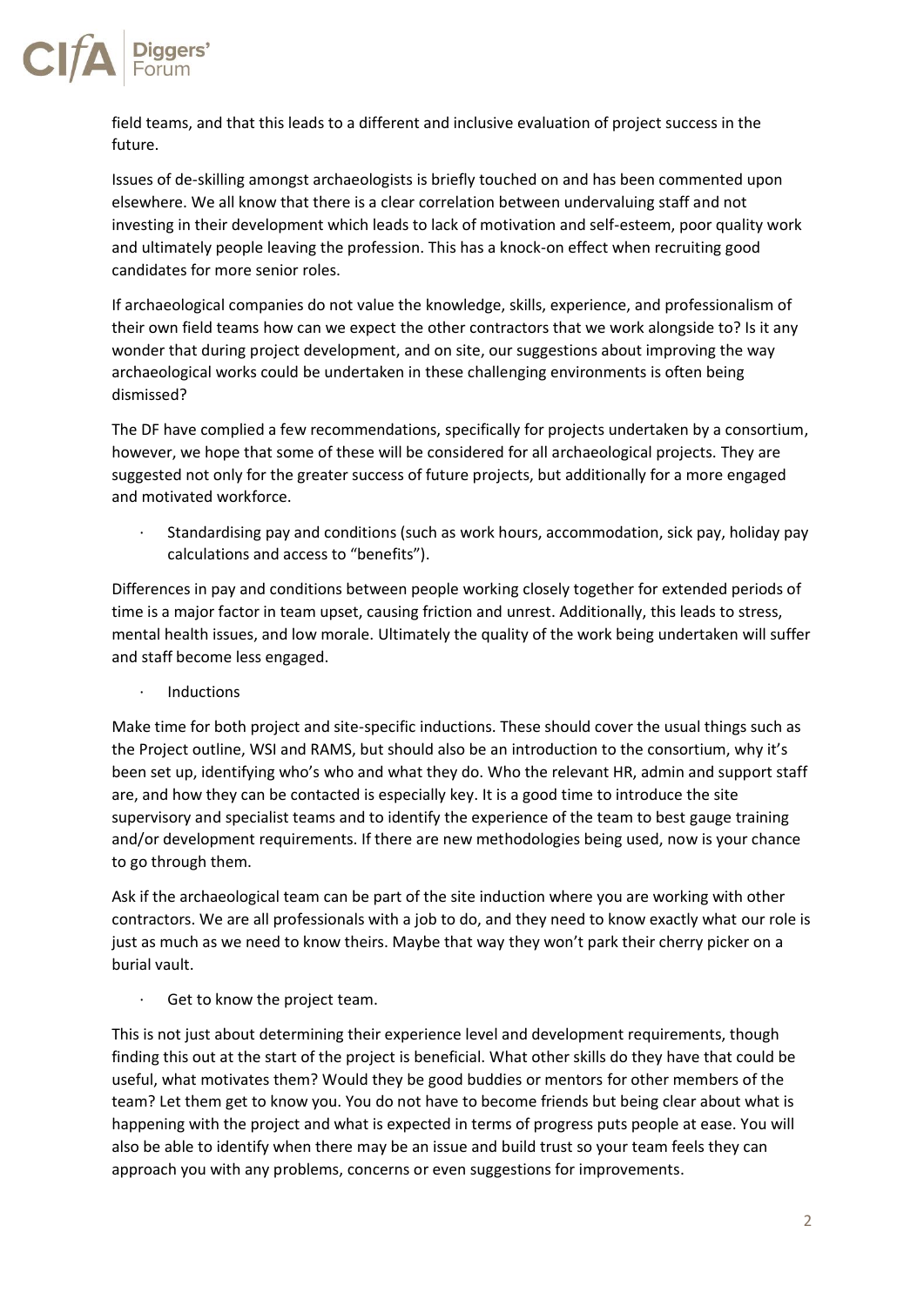· Clarification of job roles and associated responsibilities.

Every company has its own set of job titles/roles and associated responsibilities, these often vary considerably between consortium companies, and even between the different sections of the same company, though less frequently. The DF is not requesting an industry wide overhaul (though this is not the worst idea ever), but does recommend that it be made clear, in writing, exactly what the responsibilities and requirements of the various roles are. Trust people to do their jobs, very few people enjoy being micromanaged, and you probably do not have the time.

Standardisation of excavation, sampling and recording methodologies.

Given that consortium projects are for large, usually infrastructure, projects that involve several sites, standardisation of the methodologies is essential for consistent data collection, and so your team knows what it is doing, even if/when they have to move to a different site. Spending time before or at the start of the project to make sure everyone involved is clear on procedures will save time later when trying to compare sites and compile the report.

· Consistent training, development, and career progression opportunities.

Most infrastructure projects embrace training and development, some contractors pay for courses or run their own. Encourage your teams to take part in these, just because it is not necessarily archaeology related does not mean it is not valuable. Ask for time to put on your own lunchtime learning or CPD sessions and invite other contractors to attend. It is rare to come across someone who is not interested in what we are doing. Make the most of these opportunities. Where training is available make sure it is open to everyone, you are a team after all. Have a training plan, it does not have to be detailed but at least it will enable consistent development. Of note is that Registered Organisations are already expected to have in place a training plan for the organisation. The plan should explain how career entrants will be supported to develop the skills and competence required to gain Practitioner level membership of CIfA

It is important to remember that through its Code of conduct and published standards, CIfA insists that it's members shall only undertake work for which they are adequately qualified (Rule 1.4); shall have due regard for terms of employment and career development (Rule 6.6); and have a duty, not only to observe the Code, but to encourage others to do likewise (Rule 1.12).

Additionally, CIfA adopted the DFs statement on the minimum level of competence as policy. The minimum level of competence to be expected of any practising archaeologist shall be equivalent to that required for Practitioner (PCIfA) grade membership of the Chartered Institute for Archaeologists. Any employee who has not reached PCIfA level competence should be working within a structured training programme designed to develop their skills and competence to PCIfA level.

· Improvements to communication and feedback.

Talk to your field team, ask them for their opinions, keep them informed of what is going on. It is not much to ask but it does make people feel valued and included. If you get sent an email and are too busy to deal with it, reply to say that you will get to it when you can. Remember to get to it. Feedback works both ways and should be good as well as bad, encourage all members of the team to do it (not just the contractor safety forms) it will help them develop leadership skills. Acknowledge where mistakes were made and make improvements. Appreciate and celebrate wins, no matter how small.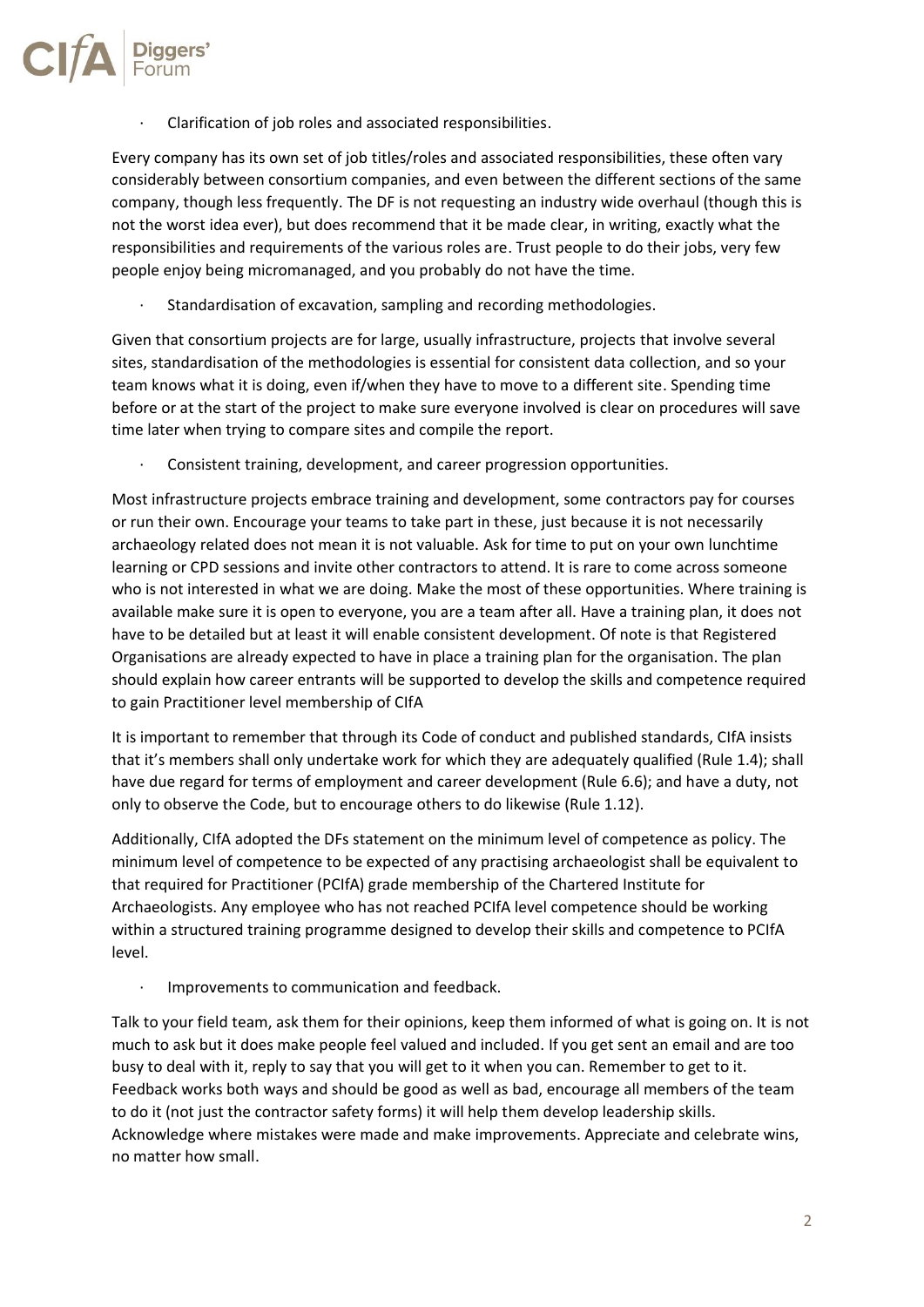

As previously mentioned, the provision of site welfare or travel and accommodation arrangements was not addressed within this survey, but it is often the case that this only meets the most basic of standards or requirements. In the current climate of a global pandemic, how does archaeology align itself with wider concerns around Health and Safety and wellbeing? Field staff are being asked to return to work on construction sites, but at what cost, and to whom? Following Government guidelines, (despite the Construction Leadership Council site operating procedures - currently Version 3 - being woefully inadequate) risk assessments are being updated and welfare and PPE provision increased. The DF would like to ask employers and the members of the Industry Working Group to maintain these increased standards even when/if work returns to "normal".

The DF have identified a few areas that we would ask the wider industry to investigate and hope that they will share project outcomes with a greater transparency, owning failures as well as successes. Where we have identified successful modifications to our methodologies are they being implemented? Are we merely working harder to fit with increased pressures, and how does that fit with our professional commitments? Are the new systems in use on infrastructure projects adding value? Can we improve or adapt our input into development projects for the benefit of the archaeologists involved? Are the big infrastructure projects driving change, and if so, is it for the better? Do employers who avoid infrastructure projects feel able to change more, or are they not changing at all?

The DF would be happy to receive any comments on this report and to join in discussions about the issues and questions it raises.

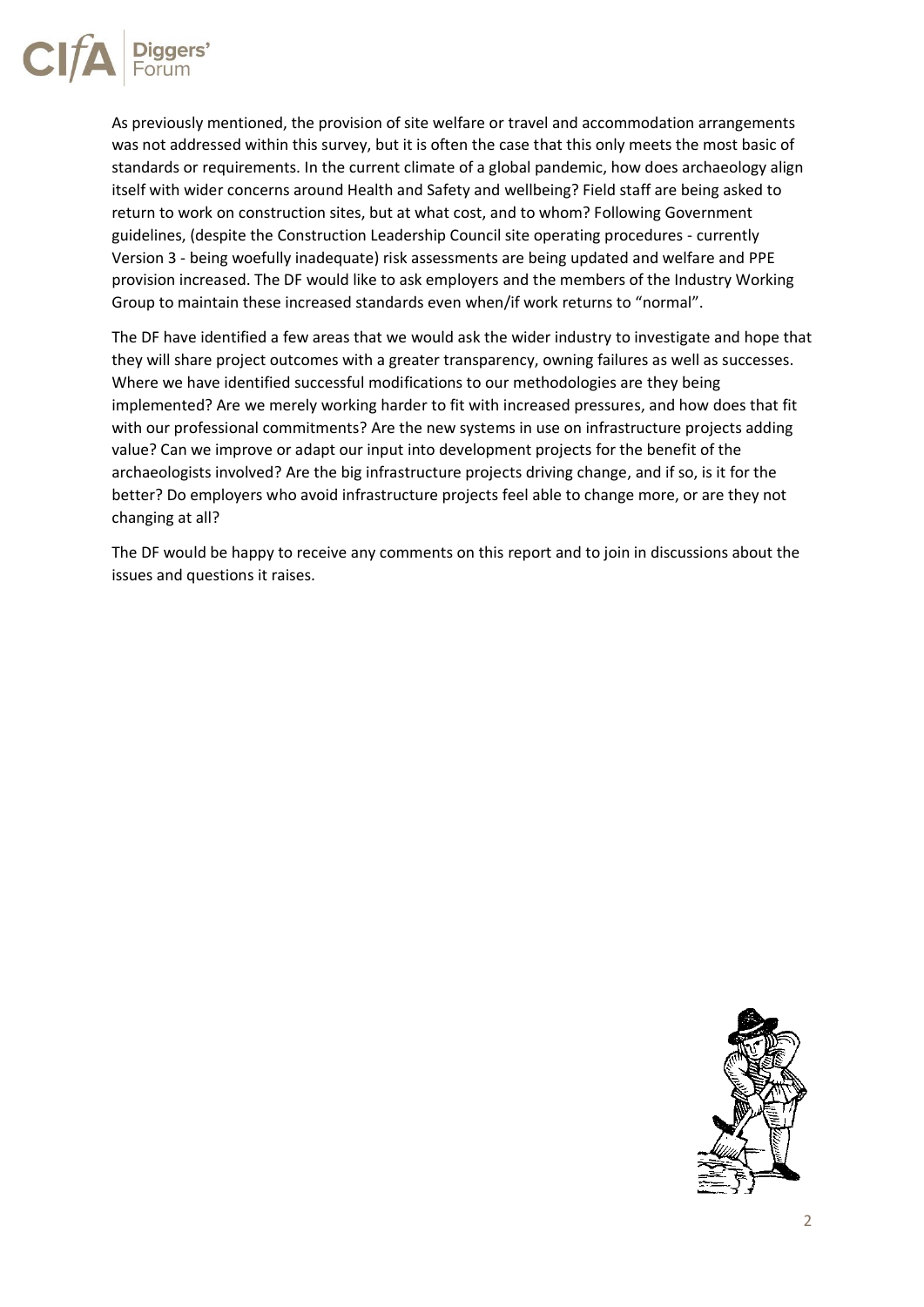

# Appendix: Consortium survey comments

Q2 As part of the consortium did you receive a comparable contract and remuneration to staff working for the other companies? i.e. the same holiday pay or sick pay etc?

#### Answered 66 Skipped 0

| #                   | IF 'NO'                                                                                                                                                                                                                                                                                                                                                      |
|---------------------|--------------------------------------------------------------------------------------------------------------------------------------------------------------------------------------------------------------------------------------------------------------------------------------------------------------------------------------------------------------|
| 1                   | Different pay, bonuses, holiday, sick                                                                                                                                                                                                                                                                                                                        |
| $\overline{2}$      | Collegues on core contracts from the other company within the consortium were<br>opayed less (often significantly) than myself, and people on project specific contracts,<br>even though they were undertaking the same work, and in one instance supervising an<br>area. I also believe that they weren't receiving the project specific allowance, thought |
|                     | the reasoning behind this was not made clear to me (I have suspicions and rumours).                                                                                                                                                                                                                                                                          |
|                     | This seemed grossly unfair.                                                                                                                                                                                                                                                                                                                                  |
| 3<br>$\overline{4}$ | Pay dates and holiday pay<br>The (Company A) staff got a say/ vote in pay scale adjustments and generally they were                                                                                                                                                                                                                                          |
|                     | more supported than the (Company B) employees.                                                                                                                                                                                                                                                                                                               |
| 5                   | Companies had different base salaries and did not mtch them. locally based staff got<br>paid a 'loyalty bonus' to not change company.                                                                                                                                                                                                                        |
| 6                   | My pay and conditions were actually better than both our consortium partners and (to<br>begin with) people employed on contracts after the start of the joint venture.                                                                                                                                                                                       |
| $\overline{7}$      | different working hours (mine longer, bad practice in the other company - which did not                                                                                                                                                                                                                                                                      |
|                     | provide contracts for their staff for months, different pay, different TOIL/overtime                                                                                                                                                                                                                                                                         |
|                     | arrangements. To name the few)                                                                                                                                                                                                                                                                                                                               |
| 8                   | Different conditions and pay were addressed.                                                                                                                                                                                                                                                                                                                 |
| $\mathsf 9$         | Others get a lot more sick pay                                                                                                                                                                                                                                                                                                                               |
| 10                  | Discrepancies in pay and Friday finish time                                                                                                                                                                                                                                                                                                                  |
| 11                  | A considerably lower salary than staff of other companies                                                                                                                                                                                                                                                                                                    |
| 12                  | Each company kept their attribute. PEX and off (Company) smaller salaries vs EX in                                                                                                                                                                                                                                                                           |
|                     | (Company) bigger salaries, payed travel times, provided accommodation etc                                                                                                                                                                                                                                                                                    |
| 13                  | Same contract, but terms relating to annual leave were interpreted differently by                                                                                                                                                                                                                                                                            |
|                     | different companies, meaning I got a different number of days annual leave per contract<br>extension to my colleagues.                                                                                                                                                                                                                                       |
| 14                  | Staff were on lower wages than counterparts in other companies                                                                                                                                                                                                                                                                                               |
| 15                  | Members of my company where paid a living away from bonus, the other companies                                                                                                                                                                                                                                                                               |
|                     | staff were not. The other company where also reluctant to authorise overtime.                                                                                                                                                                                                                                                                                |
| 16                  | Despite being told that both companies payed a pension and the contracts stating this as<br>so, only one of the companies did so. I am still trying to get my pension from that                                                                                                                                                                              |
|                     | company over a year after my contract has ended.                                                                                                                                                                                                                                                                                                             |
| 17                  | Different companies had different rates for the same job%                                                                                                                                                                                                                                                                                                    |
| 18                  | I have stayed on the same contract . I do not what people on a comparable grade within                                                                                                                                                                                                                                                                       |
|                     | the the other companies within the joint venture are on                                                                                                                                                                                                                                                                                                      |
| 19                  | On one JV on which I worked, initially involving two archaeological contractors, not only                                                                                                                                                                                                                                                                    |
|                     | were there stark differences in provision of accommodation and travel arrangements,                                                                                                                                                                                                                                                                          |
|                     | between the two companies but there was a vast difference within the company for                                                                                                                                                                                                                                                                             |
|                     | which I worked. Permanent staff had accommodation sourced, provided and paid for                                                                                                                                                                                                                                                                             |
|                     | (with a stipend), whilst project-specific were provided with none of this. After much                                                                                                                                                                                                                                                                        |
|                     | (largely external) pressure, this was largely but not entirely mitigated.                                                                                                                                                                                                                                                                                    |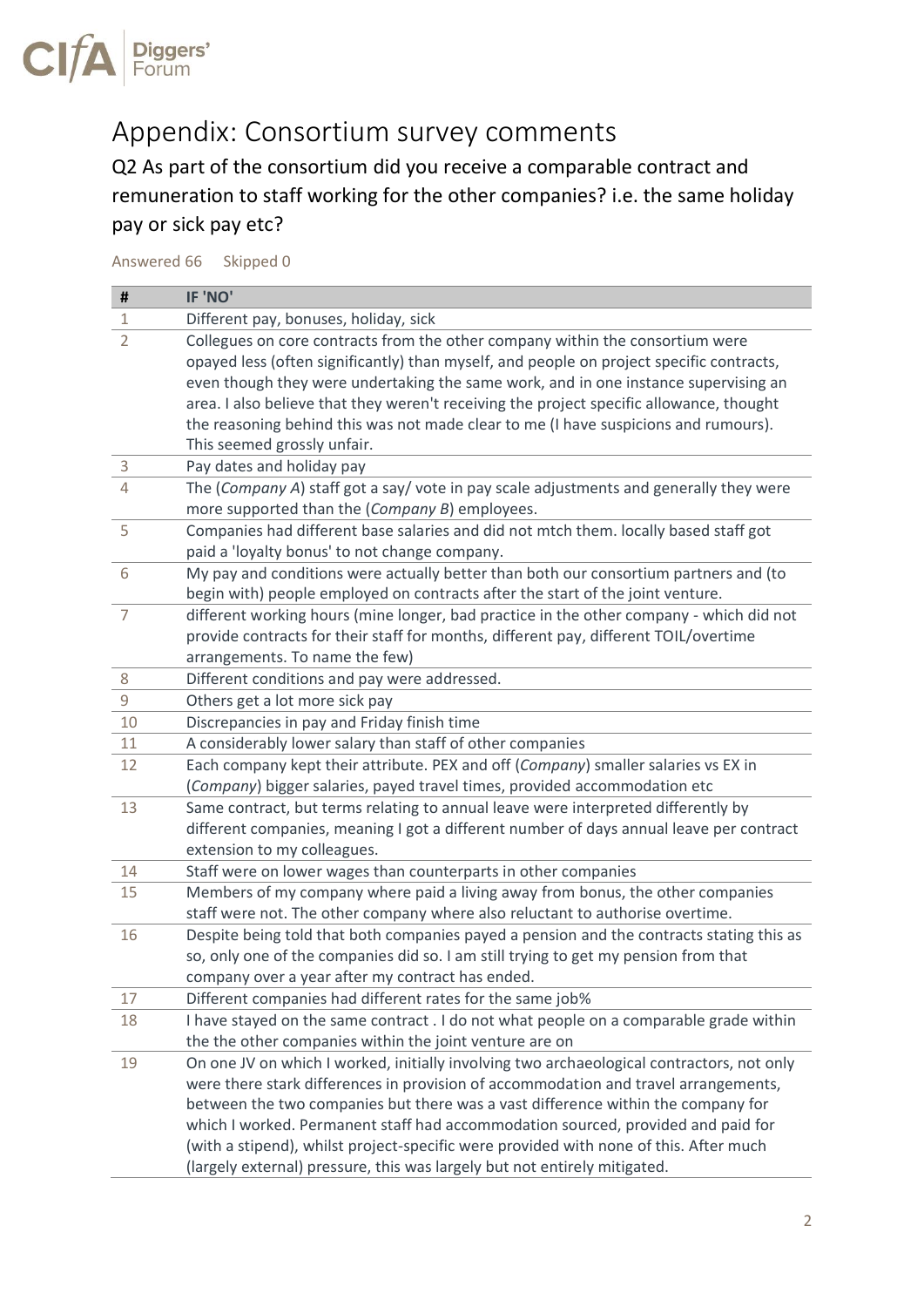

| 20 | Difference in pay and holiday                                                               |
|----|---------------------------------------------------------------------------------------------|
| 21 | Less pay overall                                                                            |
| 22 | Different pay scales, different expenses, different everything!                             |
| 23 | Different benefits such as relocation allowance (something I was told I would receive       |
|    | and then i didn't get it in the end.                                                        |
| 24 | I was a supervisor from one company (where we were not the lead contractor for the          |
|    | joint venture) and my wage was lower than those employed by the lead arch company.          |
|    | This is starting to become the normal which is unfair! The industry needs to standardise    |
|    | pay scales so when joint ventures are undertaken supervisor are not being paid less than    |
|    | archaeologists. The lead arch company also gives travel time to all employees rather        |
|    | then just drivers or if the journey is over 1.25hrs                                         |
| 25 | As a supervisor from one company I had smaller income than my field staff from another      |
|    | company                                                                                     |
| 26 | Lower rate of pay than the others                                                           |
| 27 | Pay, sick leave, travel time and treatment form PO's                                        |
| 28 | The answer is technically yes, but it took a while for the companies to bring things in     |
|    | line. For example, we all got extensions but one company took much longer to update         |
|    | their holiday policies in relation to the extension than the other company.                 |
| 29 | Each within the consortium company retained its own status quo in the provision of          |
|    | contracts and remuneration policies.                                                        |
| 30 | Marginal difference in pay and working day                                                  |
| 31 | I was actually earning more per hour at (Company A) than site colleagues from               |
|    | (Company B). However, they had better pensions.                                             |
| 32 | Staff from the other companies got paid considerably more for the same role                 |
| 33 | I didnt work for the consortium, but worked on a consortium project from one of the         |
|    | consortium companies from a different office. Project specific staff (site assistants) were |
|    | being paid a higher salary than myself (supervisor).                                        |
| 34 | we were paid more than other companies                                                      |

## Q3 As part of the consortium did you have a comparable contract and remuneration as staff employed on "core" contracts for the same company that employed you?

Answered 66 Skipped 0

| #              | IF 'NO'                                                                                                                                                                                                                                                                                                                                                                                            |
|----------------|----------------------------------------------------------------------------------------------------------------------------------------------------------------------------------------------------------------------------------------------------------------------------------------------------------------------------------------------------------------------------------------------------|
|                | Sick pay was only for core staff                                                                                                                                                                                                                                                                                                                                                                   |
|                | Core staff got sick pay from the outset to my knowledge, consortium staff got sick pay<br>after 6 months most of us were hired on significantly sorter than 6 month contracts so<br>everyone came to work sick and it really affected team moral and physcial health. A<br>vomiting bug did the rounds very noticably at one stage because people felt they had to<br>come in to avoid loosing pay |
| 3              | No accommodation, different pay                                                                                                                                                                                                                                                                                                                                                                    |
| $\overline{4}$ | I was one of the core staff in question                                                                                                                                                                                                                                                                                                                                                            |
| - 5            | Completly different structure and contract system made comparisons almost impossible                                                                                                                                                                                                                                                                                                               |
| -6             | Pay rises for consortium staff but not for core staff                                                                                                                                                                                                                                                                                                                                              |
|                | See previous answer. It is also not usual practice, socially or ethically, for employees to<br>ask to see each other's contracts.                                                                                                                                                                                                                                                                  |
| 8              | Less stability in contract, perception of being 'second class,' in the eyes of HR. No union<br>representation in the consortium.                                                                                                                                                                                                                                                                   |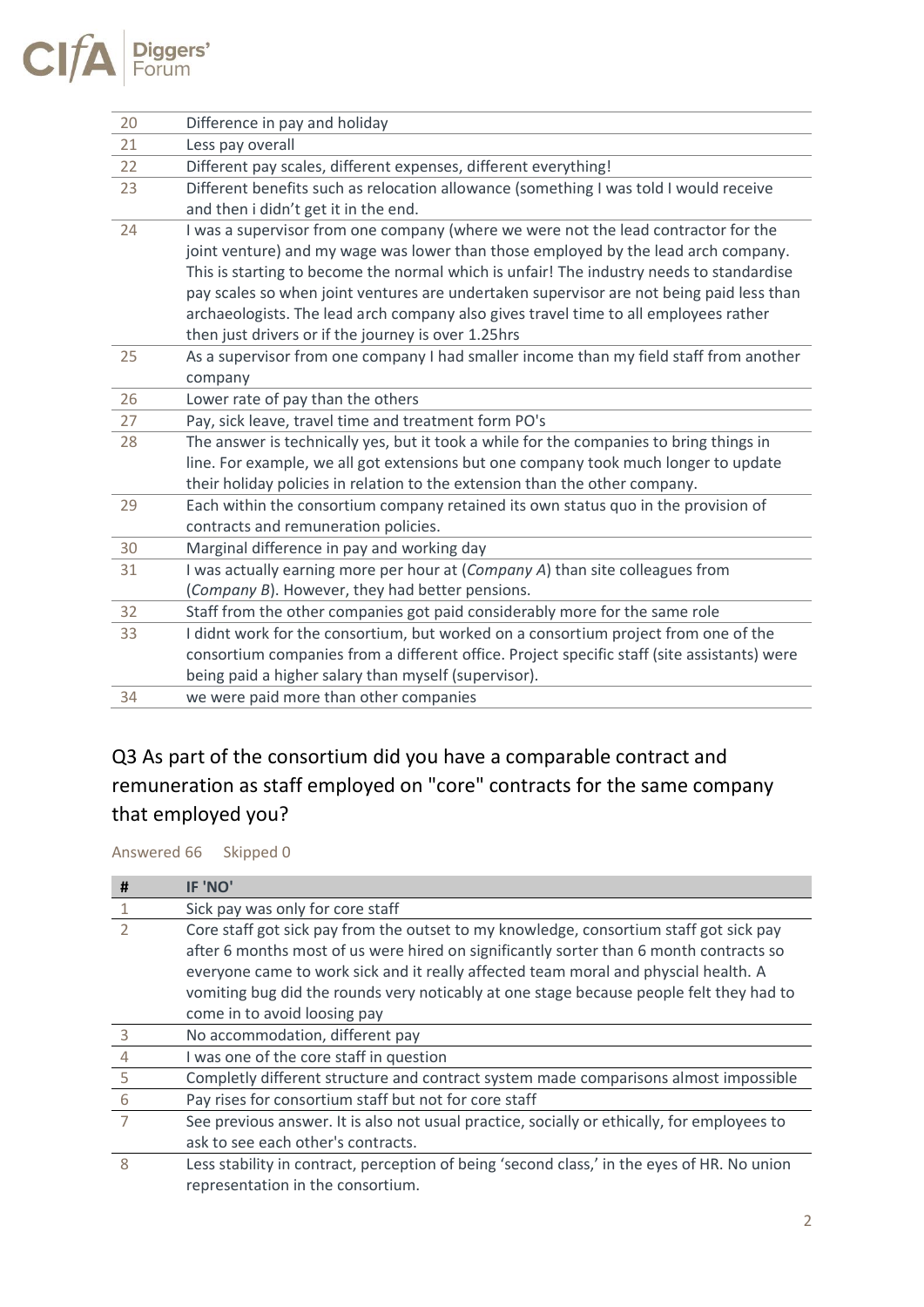

| 9  | Pay and additional benefits                                                             |
|----|-----------------------------------------------------------------------------------------|
| 10 | Less pay                                                                                |
| 11 | As a permanent member of staff for the core company I was paid less than those taken    |
|    | on for the consortium                                                                   |
| 12 | Different pay and holidays. They got perks for working for the core companies           |
| 13 | I am core staff                                                                         |
| 14 | See previous no answer                                                                  |
| 15 | Lower payless holidays                                                                  |
| 16 | Compared to some core staff people at the same level were payed more if they were       |
|    | project specific for the consortium. Taking into account away work accommodation I      |
|    | think it evened out but only if you were core staff and on the project for a long time. |
| 17 | Each company within the consortium retained its own status quo in the provision of      |
|    | contracts.                                                                              |
| 18 | Core staff was paid less                                                                |
| 19 | As above. Wasn't part of the consortium but part of the "core" contact - but shipped in |
|    | from a different office.                                                                |
| 20 | new contracts for all consortium staff                                                  |

### Q4 Did you have access to the same company benefits as core staff? i.e Medicash, pension contributions etc.

Answered 66 Skipped 0

| #              | <b>FURTHER COMMENTS</b>                                                                   |
|----------------|-------------------------------------------------------------------------------------------|
| 1              | many archaeologists at (Company) are on temporary contracts i.e. a day rate. one week     |
|                | termination                                                                               |
| $\mathcal{L}$  | I am core staff.                                                                          |
| $\overline{3}$ | Predated pensions and other benefits.                                                     |
| $\overline{4}$ | See Q 5                                                                                   |
| .5             | I work as a core staff in one of the JV companies, I have no knowledge of the differences |
|                | in benefits between the companies)                                                        |
| 6              | Yes - I am core staff with a company, but now 90% of my time working for the company      |
|                | is part of a joint venture                                                                |
| -7             | Pension was arranged, but no other company benefits.                                      |
| 8              | Those that were employed for the consortium did not.                                      |
| 9              | Already employed before the JV started, no change to contract                             |
| 10             | Not initially, only after about 2 years did we have access to medicash.                   |
| 11             | I am a "core" member of the field team.                                                   |

#### Q5 Did you receive the same level of quality PPE as other staff?

Answered 65 Skipped 1

| # | <b>FURTHER COMMENTS</b>                                                                  |
|---|------------------------------------------------------------------------------------------|
| 1 | Provided poorly fitting PPE provided to some non core workers, when I asked about        |
|   | getting other sizes in I was asked if I was refusing to go on site                       |
| 2 | Project specific PPE was provided for all staff on site                                  |
| 3 | Consortium staff had better quality; although was shared across staff rather than issued |
|   | to individual members of staff                                                           |
| 4 | Cheaper PPE, especially regarding coats.                                                 |
| 5 | Ppe in other companies of a higher quality                                               |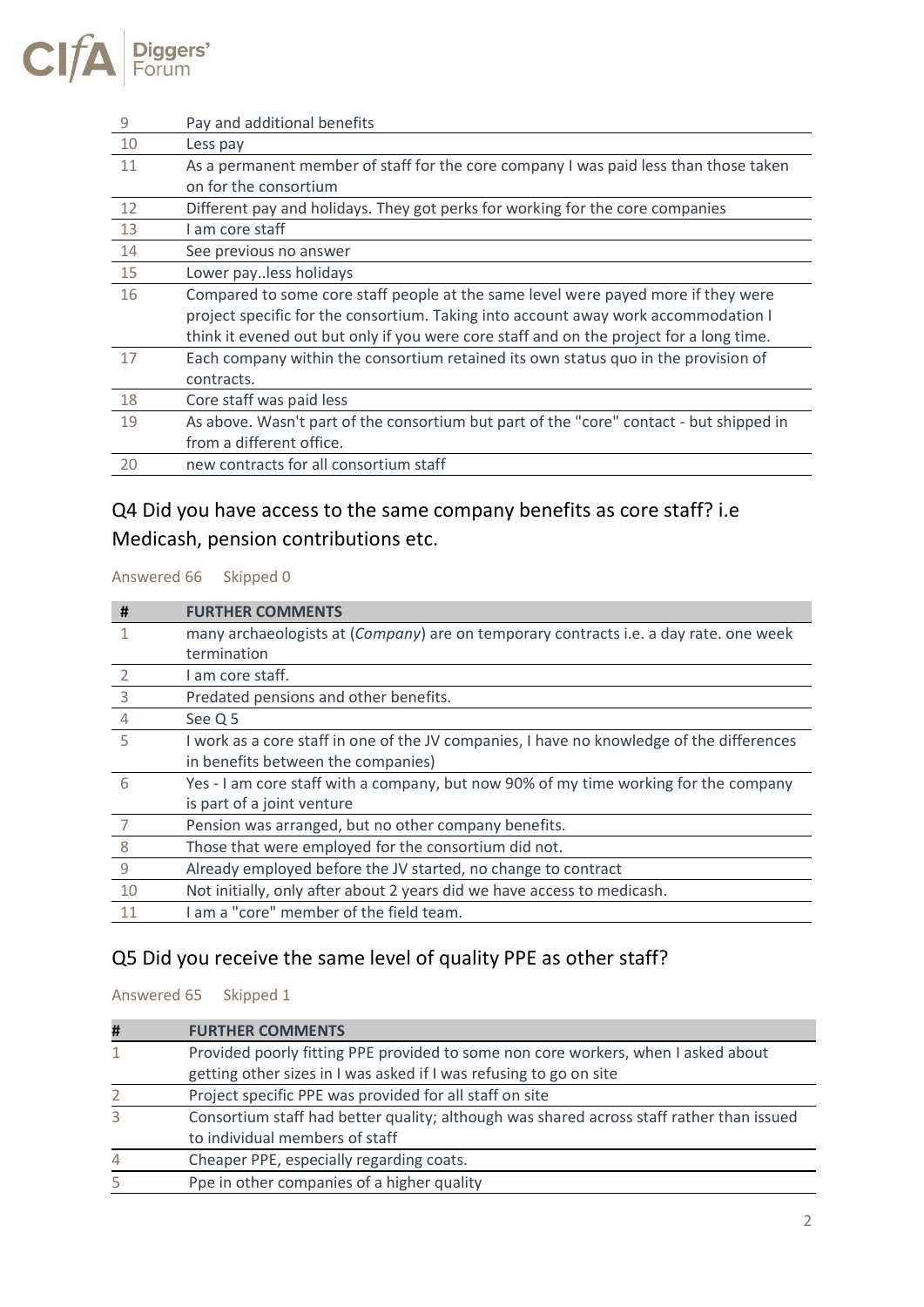

6 As above - I was "core" rather than consortium. But consortium staff had been provided with consortium brand PPE and other equipment, though I wasn't, just usual allowance.

Q6 What was the division of the work between the companies? i.e. was all site work and post excavation work divided equally?

Answered 61 Skipped 5

| Ħ                       | <b>RESPONSES</b>                                                                          |
|-------------------------|-------------------------------------------------------------------------------------------|
| $\mathbf{1}$            | The site work was carried by a combination of all the company's involved, the post ex was |
|                         | equally divided with one unit doing the written reports, another doing the environmental  |
|                         | processing and reporting and another dealing with the finds, washing reporting.           |
| $\overline{\mathbf{c}}$ | All core staff on site were from one company, the other staff were mixed                  |
| $\frac{3}{2}$           | Not sure. Seemed equsl                                                                    |
| 4                       | Site work divided equally. Finds processing went to one company and samples to another.   |
|                         | Also reporting appeared to fall to one rather than equally shared                         |
| 5                       | The numbers were supposed to be evenly split, but as more core staff for my company       |
|                         | were on site this meant that more project specific employees were technically employed    |
|                         | by the other company. The other company did not provide an equal number of core staff     |
|                         | to the project. I am not sure what will be happening with the Post -Ex but this should be |
|                         | split 50/50, even if not suitable to do so.                                               |
| 6                       | Yes                                                                                       |
| $\overline{7}$          | As far as I knew all work was divided equally- though (CompanyA) staff made up a larger   |
|                         | proportion of staff than (Company B) ones in higher up roles                              |
| 8                       | All work was divided equally. Making post excavation compilation of reports a nightmare.  |
| 9                       | Not as I'm aware                                                                          |
| 10                      | Site work was equal, but post-ex went to core staff                                       |
| 11                      | I didn't see everything, obviously, but it did seem like our consortium partners only     |
|                         | provided field staff (and even then, only when they could be arsed, depending on the      |
|                         | infrastructure project) and, to my knowledge, the company I work for has all of the post- |
|                         | ex work.                                                                                  |
| 12                      | Everything depends on the project                                                         |
| 13                      | Site work yes. Post ex no                                                                 |
| 14                      | Depended on number of field staff available and whose managerial staff were running       |
|                         | site. Post ex was divided by which office was best to handle material from sites.         |
| 15                      | <b>No</b>                                                                                 |
| 16                      | Appeared to be                                                                            |
| 17                      | Not sure if it was divided equally but we all did site and post-ex                        |
| 18                      | no, all site work was done by most involved yet post-ex restricted to a few.              |
| 19                      | Don't knos                                                                                |
| 20                      | No                                                                                        |
| 21                      | there were a number of different companies so depended on their ability to provide staff. |
|                         | Post ex was shared on a basis unknown to fieldstaff                                       |
| 22                      | Reasonably equal on site, though I believe that the company I was employed by ended up    |
|                         | with the larger share of some post ex tasks, namely enviro.                               |
| 23                      | Not equal distribution. Actually, all PEX is actually ending on the same place where only |
|                         | one person -me, with some occasional and variable assistance has to deal with.            |
| 24                      | Fieldwork was split roughly 50/50, but most of the processing and post-excavation were    |
|                         | headed by staff and specialists from one company                                          |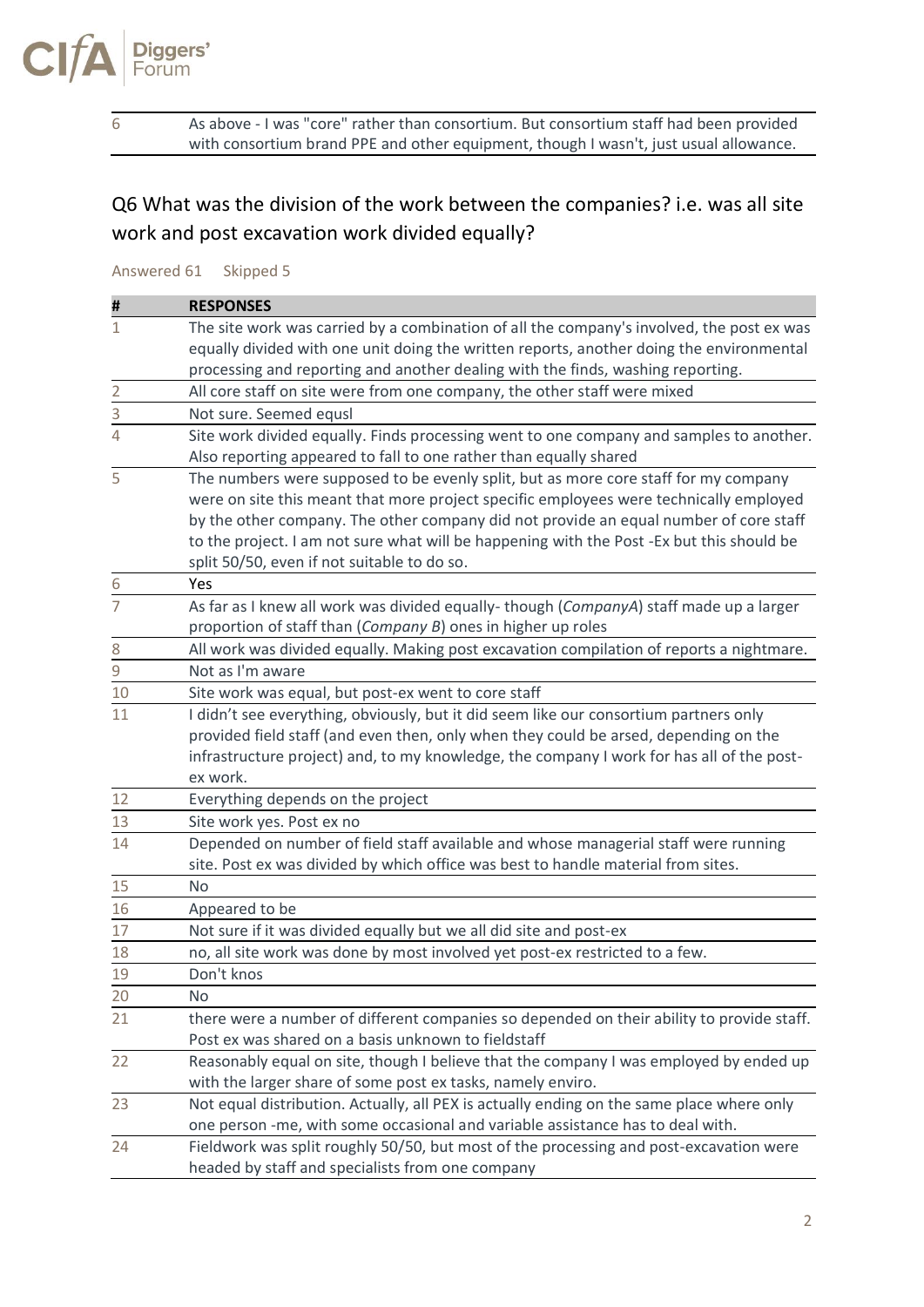| 25              | Don't know                                                                                    |
|-----------------|-----------------------------------------------------------------------------------------------|
| $\overline{26}$ | 5.                                                                                            |
| 27              | Site work was proportionally split with post-excavation work split between 2 of the           |
|                 | companies                                                                                     |
| 28              | Equally                                                                                       |
| 29              | I believe so.                                                                                 |
| 30              | S                                                                                             |
| 31              | I have no idea.                                                                               |
| 32              | The number of staff from each of the component companies is different. The input of the       |
|                 | companies within the joint venture seems uneven, or even poorly distributed.                  |
| 33              | Yes                                                                                           |
| 34              | Absolutelly equal                                                                             |
| 35              | It varied. On the whole, no. Sometimes areas of the project might be assigned to              |
|                 | different companies, on other occasions staff from various companies would work               |
|                 | together. I can recall only one JV site, where work and responsibility was assigned on the    |
|                 | basis of commercial expertise, and this was urban transport infrastructure dealing with       |
|                 | deep-strat deposits. Most other JVs (and let's not forget the widespread practice of sub-     |
|                 | contracted work), arise from a need for labour. For various reasons, this need can be         |
|                 | from desirable to desperate (!), and work is usually allocated on the ability to provide      |
|                 | labour.                                                                                       |
| 36              | No, depended on the geographical location of sites/projects.                                  |
| 37              | No, management level edged towards one company whilst digging and supervision staff           |
|                 | very heavy the other way                                                                      |
| 38              | Afaik                                                                                         |
| 39              | 50-50                                                                                         |
| 40              | 50/50                                                                                         |
| 41              | I have no idea. Probably not.                                                                 |
| 42              | Yes                                                                                           |
| 43              | Core staff always seem to have an advantage. Better career prospects.                         |
| 44              | Pretty even                                                                                   |
| 45              | From a PC point of view, work was divided based on skills and availability although this      |
|                 | frequently changed                                                                            |
| 46              | Site work was split equally however, post-ex undertaken by lead arch company                  |
| 47              | We had less post ex work and less responsibility                                              |
| 48              | No much cherry picking of best sites by the main unit                                         |
| 49              | no. appeared to vary                                                                          |
| 50              | Field staff were kept out of post ex duties. Ie company a done all post ex. Company b         |
|                 | wrote the report                                                                              |
| 51              | No. Often a toxic atmosphere would develop as a result of misunderstandings between           |
|                 | some older and newer supervisors leading to friction (both at fault). Post excavation work    |
|                 | was carried out by specific teams and focused on box ticking and exclusion of more            |
|                 | experienced and suited staff relevant to the role.                                            |
| 52              | At digger level I think it was a pretty even split. As you moved up the hierarchy I think the |
|                 | split became less so, but I expect this had probably been agreed upon by the companies        |
|                 | involved based on which company had more local offices etc.                                   |
| 53              | Division of work was unequal, but it was also work package dependant within the               |
|                 | infrastructure project. Often each company within the consortium took on individual work      |
|                 | packages, only relying on the consortium if additional resource needs outweighed what         |
|                 | they could provide at the time.                                                               |

 $CIfA$  Piggers'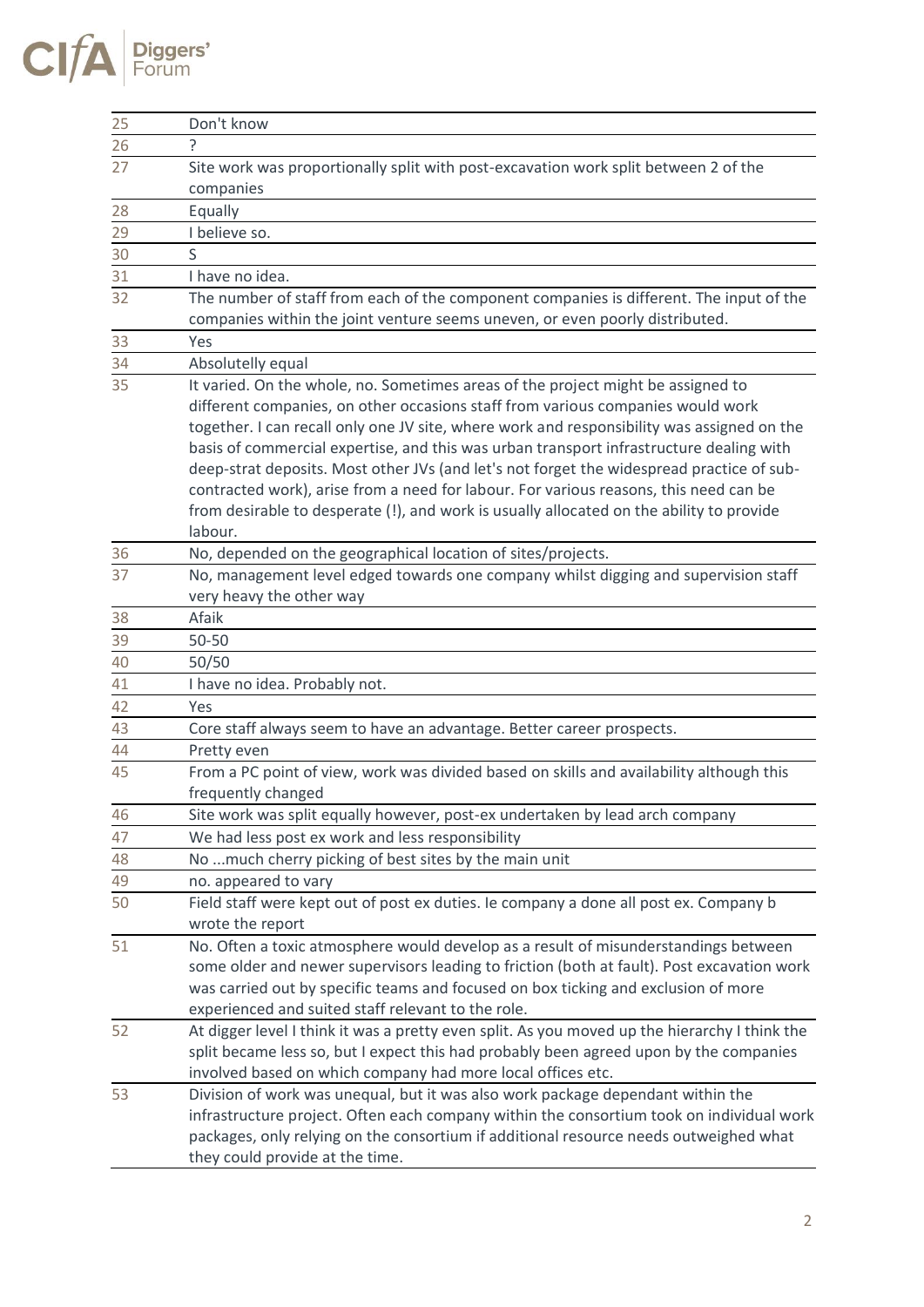

| 54 | no. one company provided the majority of the fieldstaff and support. sub-divided in post- |  |
|----|-------------------------------------------------------------------------------------------|--|
|    | ex.                                                                                       |  |
| 55 | It was equally divided                                                                    |  |
| 56 | N <sub>o</sub>                                                                            |  |
| 57 | Post ex fell to company that had supervisor status on each specific site                  |  |
| 58 | am unsure what the division of work was off-site. Onsite it was generally an even mix of  |  |
|    | staff from both companies.                                                                |  |
| 59 | Fieldwork split though most post ex done by the other company                             |  |
| 60 | not really sure, but it looks as though the post-ex training opportunities seem to be     |  |
|    | provided for the other company                                                            |  |
| 61 | no - lead company kept the goodies for themselves                                         |  |

## Q7 When you started on the project were you fully informed of the excavation methodology and sampling strategy?

Answered 65 Skipped 1

| #              | <b>FURTHER COMMENTS</b>                                                                                                                                                                                                                                                                                                                                                                                                                                                      |
|----------------|------------------------------------------------------------------------------------------------------------------------------------------------------------------------------------------------------------------------------------------------------------------------------------------------------------------------------------------------------------------------------------------------------------------------------------------------------------------------------|
|                | I have undertaken two different projects, on one the induction process was very clear.<br>The other however suffered from confusion over the methodologies, so although I was<br>told what the strategy was on each site I worked on, these weren't actually consistent<br>with each other.                                                                                                                                                                                  |
| $\overline{2}$ | The JV works under system "whose projects, those recording/excavation system". Many<br>missunderstandings occured.                                                                                                                                                                                                                                                                                                                                                           |
| 3              | I informed staff as best as possible (turn over of staff is itself a topic)                                                                                                                                                                                                                                                                                                                                                                                                  |
| 4              | I was mostly pointed at features and told to dig                                                                                                                                                                                                                                                                                                                                                                                                                             |
| 5              | The proviso here, and not exclusively relevant to JVs, is that all contractors will trim or<br>ignore their excavation or sampling strategies if they think they need to for commercial<br>reasons.                                                                                                                                                                                                                                                                          |
| 6              | Some of the methodologies seem to be iron out as you go along.                                                                                                                                                                                                                                                                                                                                                                                                               |
| 7              | New recording system in place                                                                                                                                                                                                                                                                                                                                                                                                                                                |
| 8              | In the field there is minimum company collaboration with each company within the<br>consortium taking on its own work package. Therefore, the methodologies and sampling<br>strategies remain consistant with that of the individual company/primary company<br>running the work package, and their methodologies and strategies within the framework<br>of the infrastructure project. Staff from other companies are always fully informed at the<br>start of the project. |
| 9              | Both companies used the same systems                                                                                                                                                                                                                                                                                                                                                                                                                                         |

#### Q8 When you started on the project were you familiar with, or trained in, the recording methodology?

Answered 65 Skipped 1

| Ħ | <b>FURTHER COMMENTS</b>                                                                             |
|---|-----------------------------------------------------------------------------------------------------|
|   | Although, as mentioned above this was not consistently done                                         |
|   | Where is the option for "someone showed me how to do it once, then buggered off into<br>the ether"? |
| 3 | I was familiar with my company's system, but not the other comapny's from the JV                    |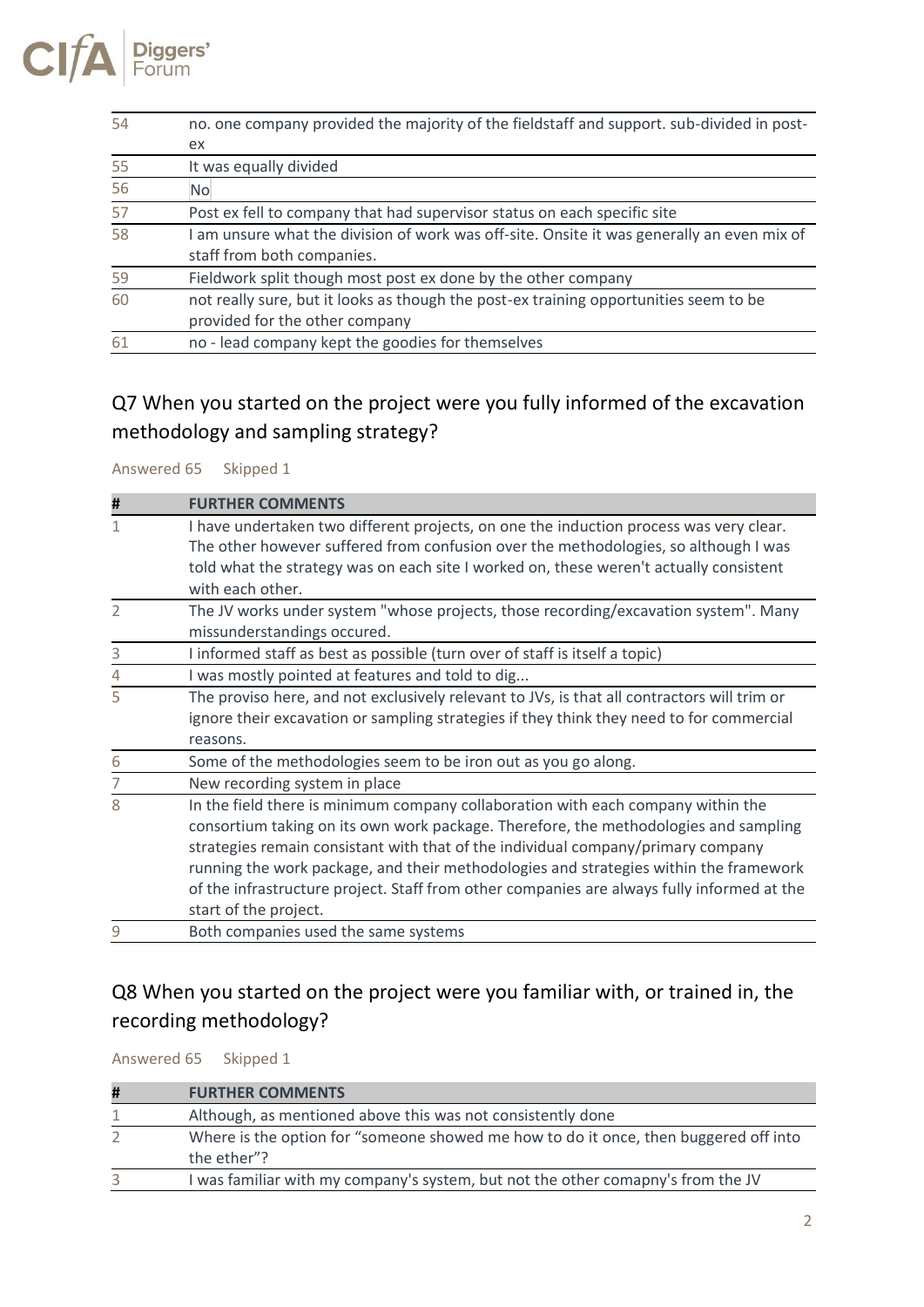| 4  | Depended on which bit of site. Large scale project which was divided up by companies<br>within the consortium which meant relegation to another site meant learning another<br>company's recording methodology if different.                                                                                                                                                                                                                                                                                                                                                                     |
|----|--------------------------------------------------------------------------------------------------------------------------------------------------------------------------------------------------------------------------------------------------------------------------------------------------------------------------------------------------------------------------------------------------------------------------------------------------------------------------------------------------------------------------------------------------------------------------------------------------|
| 5  | And created my own                                                                                                                                                                                                                                                                                                                                                                                                                                                                                                                                                                               |
| 6  | Tho his was because we used my parent companies strategy. It was difficult for staff from<br>the other partner                                                                                                                                                                                                                                                                                                                                                                                                                                                                                   |
|    | Again, this varied. I've trained staff, both formally and otherwise, to harmonise recording.<br>On other projects on which I've worked in a more junior capacity, this often did not<br>happen. JVs are very often large projects and poor or inattentive management can often<br>see them spin out of control, particularly if there's a lot of archaeology to deal with. The<br>usual response is simply to sub-hire more staff from other companies without necessary<br>integration and training, and hope for the best.<br>The results are mixed, but rarely efficient or well thought-out. |
| 8  | Different but similar enough to current system to work it out                                                                                                                                                                                                                                                                                                                                                                                                                                                                                                                                    |
| 9  | What recording modt of it made up in the tea hut                                                                                                                                                                                                                                                                                                                                                                                                                                                                                                                                                 |
| 10 | Required to adapt training to the methodology framework of the infrastructure project.                                                                                                                                                                                                                                                                                                                                                                                                                                                                                                           |
| 11 | Basically the old MoLAS guide was followed as a rule.                                                                                                                                                                                                                                                                                                                                                                                                                                                                                                                                            |

### Q9 Did you receive the same level of training and CPD opportunities staff employed by other companies working on the same project?

Answered 65 Skipped 1

| #              | <b>FURTHER COMMENTS</b>                                                                         |
|----------------|-------------------------------------------------------------------------------------------------|
| 1              | No further training was offered unless required by the developer                                |
| $\overline{2}$ | Difference in training allowance and opportunities. Supervisors tried to sort                   |
| 3              | Fusion do not CPD for contract staff                                                            |
| 4              | It seemed like I had more opportunities, but this might be down to my position within my        |
|                | company.                                                                                        |
| 5              | No CPD were offered to either of the groups                                                     |
| 6              | No CPD appeared to be offered it was not mentioned                                              |
| 7              | Different companies had different training opportunities                                        |
| 8              | zero training or development provided                                                           |
| 9              | Don't know                                                                                      |
| 10             | In that what CPD anyone has wasn't worth much. Basic training for staff which had little        |
|                | or no experience prior to the project was embarrassingly poor. As a result the recording        |
|                | methodology was simplified to heavily feature tick boxes, with a total lack of thought for      |
|                | interpretation or recording required. Anecdotally, I know that a lot of the staff 'trained' on  |
|                | this project are hired with trepidation, as the quality of training is so poor that the several |
|                | months to a year of experience they have is viewed as worthless - even if they are              |
|                | themselves fine archaeologists.                                                                 |
| 11             | Nope, and I won't because PEX processing it's just  processing.                                 |
| 12             | Some companies offered a much higher level of cos. Some offered practically no cpd              |
| 13             | Health and safety courses were ignored by some of the supervisors and regarded as a             |
|                | waste of time despite being an essential requirement of the client                              |
| 14             | Very little training provided to anyone                                                         |
| 15             | Again there's a proviso here that is not specific to JVs. Archaeological CPD looks great on     |
|                | paper; in reality, it depends upon the quality of your manager and the opportunities            |
|                | available. It is a fact, I'm afraid, that the basic field-based roles have been "dumbed         |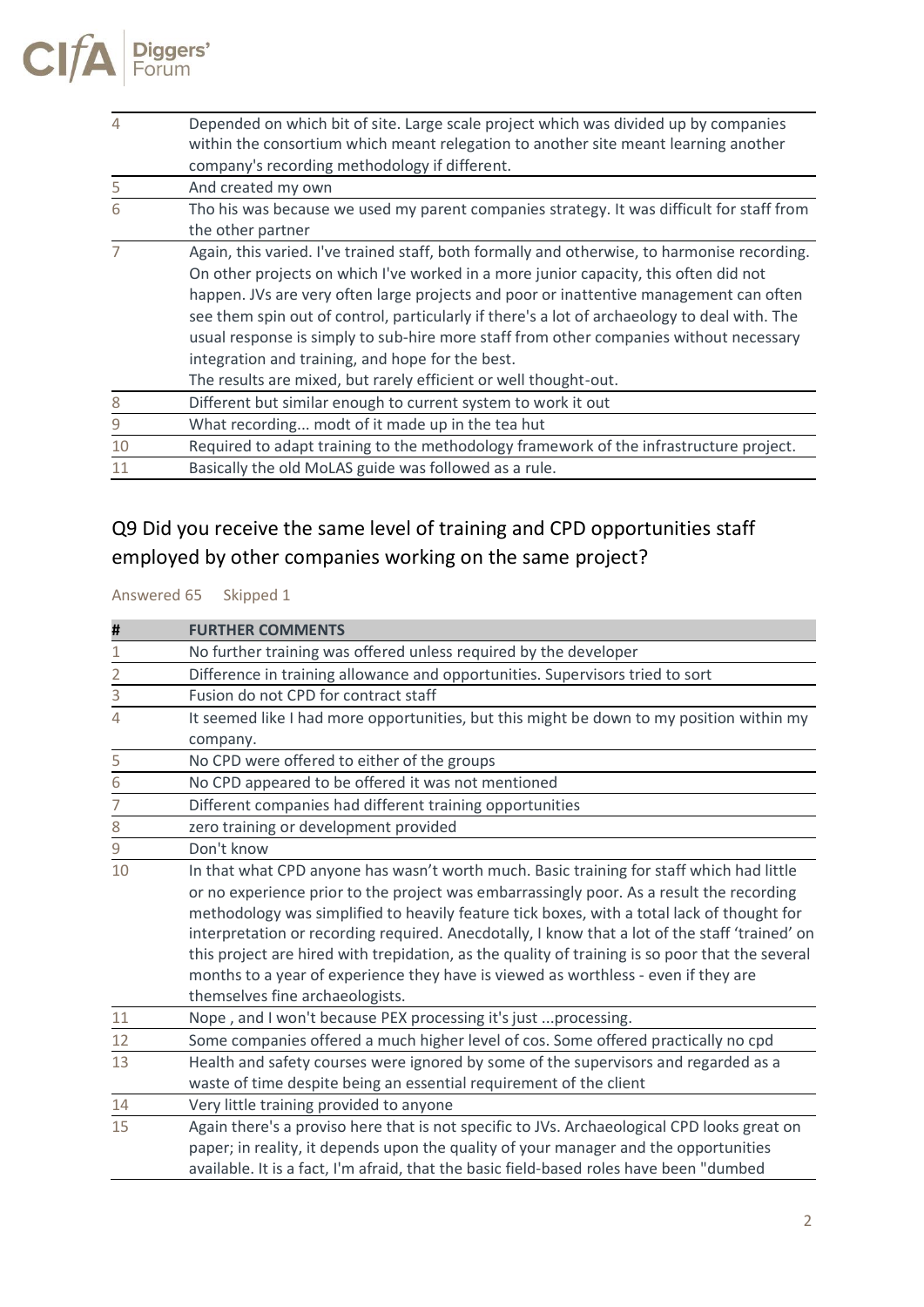

|    | down": recording is automated and those roles hoarded into geomatic departments            |
|----|--------------------------------------------------------------------------------------------|
|    | thereby setting up new relationships of training patronage and exclusivity. The reason? Ad |
|    | hoc and myopic management procedures, which exist for various reasons.                     |
| 16 | Training was ad-hoc for experienced site assistants, no ongoing CPD - one performative     |
|    | handing out of BAJR "skills passports."                                                    |
| 17 | CP what? Training? I take it you're having a laugh.                                        |
| 18 | Core staff seem to be given the best oppurtinities such as first aid course and mental     |
|    | health first aid such                                                                      |
| 19 | Uncertain as dont know what other companies got                                            |
| 20 | Dependant on what training was available at the time, we tried to share these across al    |
|    | companies                                                                                  |
| 21 | What training ???                                                                          |
| 22 | These were largely the requirements of the infrastructure project as a whole.              |
| 23 | n/a                                                                                        |
| 24 | don't know                                                                                 |
|    |                                                                                            |

#### Q10 Were there any supervisor or specialist training programmes available to you during the project?

Answered 61 Skipped 5

| Ħ              | <b>RESPONSES</b>                                                                             |
|----------------|----------------------------------------------------------------------------------------------|
| 1              | No                                                                                           |
| $\overline{2}$ | No                                                                                           |
| 3              | No                                                                                           |
| 4              | Yes. SSSTS and first aid for all supervisor's.                                               |
| 5              | no                                                                                           |
| 6              | <b>No</b>                                                                                    |
| 7              | Not to my knowledge- but they weren't really relevent to me. I could have chosen to apply    |
|                | for mental health first aid training but priority was given to supervisors and senior staff. |
| 8              | No                                                                                           |
| 9              | No                                                                                           |
| 10             | No                                                                                           |
| 11             | Not to my knowledge                                                                          |
| 12             | no                                                                                           |
| 13             | No                                                                                           |
| 14             | No, sometimes a cross over of staff for on site training to make up numbers and if people    |
|                | were needed for certain roles.                                                               |
| 15             | No                                                                                           |
| 16             | No but I was promoted because I demonstrated apptitude                                       |
| 17             | Yes                                                                                          |
| 18             | none                                                                                         |
| 19             | No                                                                                           |
| 20             | No                                                                                           |
| 21             | Yes                                                                                          |
| 22             | In theory, yes, but i had little success in actually trying to engage with them.             |
| 23             | No                                                                                           |
| 24             | Yes, training in the processing of human remains.                                            |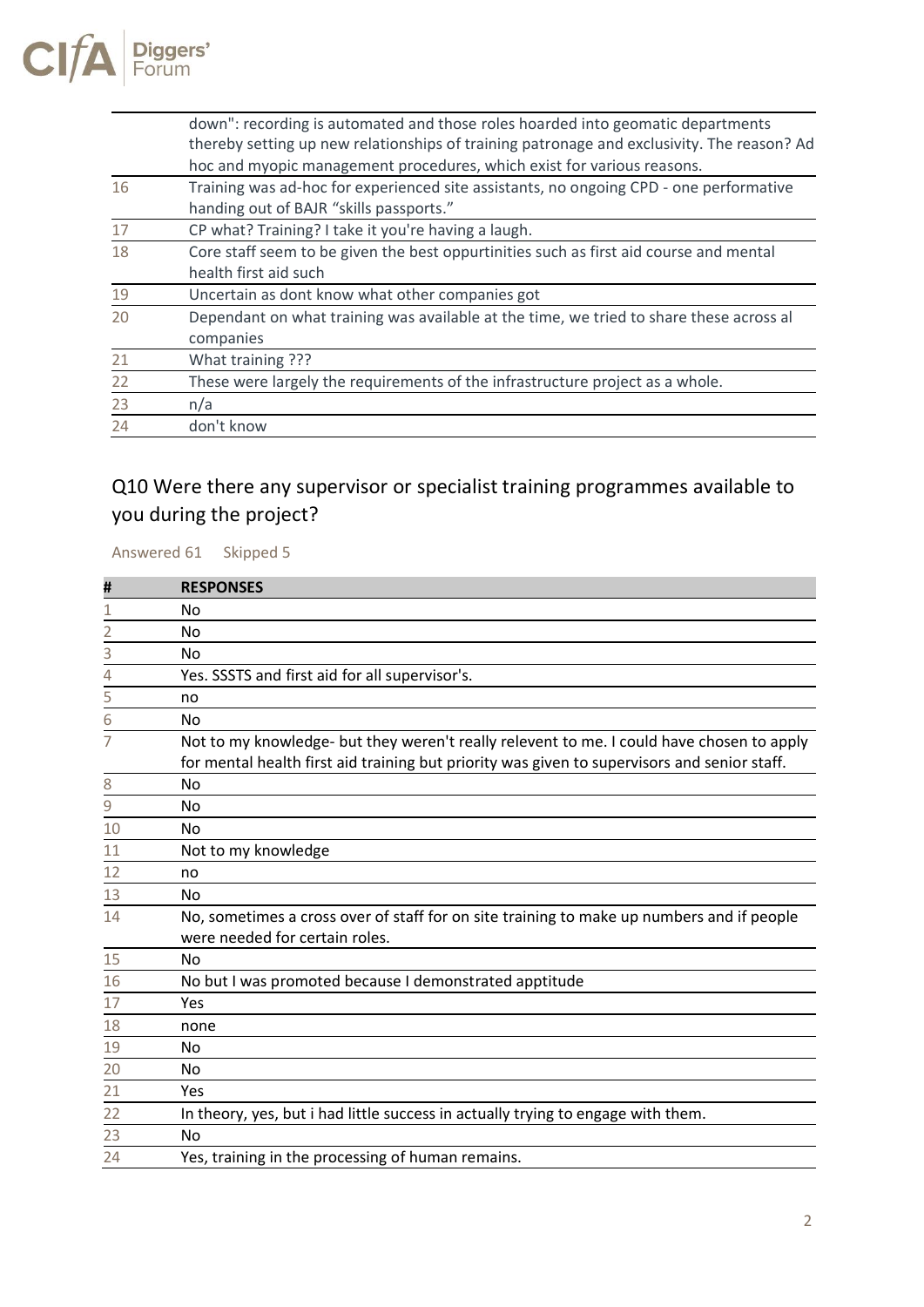# $CIfA$  Piggers'

| 25 | No                                                                                                                                                                                                                                                                                                                 |
|----|--------------------------------------------------------------------------------------------------------------------------------------------------------------------------------------------------------------------------------------------------------------------------------------------------------------------|
| 26 | N/a                                                                                                                                                                                                                                                                                                                |
| 27 | Yes, I received my SSTS qualifications through it.                                                                                                                                                                                                                                                                 |
| 28 | No                                                                                                                                                                                                                                                                                                                 |
| 29 | No. As (Company) core staff we were not offered supervisor roles.                                                                                                                                                                                                                                                  |
| 30 | There was some training available, I would call it progressive rather than specialist.                                                                                                                                                                                                                             |
| 31 | No                                                                                                                                                                                                                                                                                                                 |
| 32 | No                                                                                                                                                                                                                                                                                                                 |
| 33 | N <sub>0</sub>                                                                                                                                                                                                                                                                                                     |
| 34 | Across all of my JV experience, almost never. When it was given, it was stipulated by the<br>client, a state of affairs which I have found almost universal in higher-level<br>archaeological roles. I hear of exceptions to this, but I fear they'll remain just that. Again<br>not exclusively the fault of JVs. |
| 35 | No. Assistant supervisors chosen from those who'd been on the project longer (but not<br>necessarily in archaeology longer) as well as those who could drive and 'got along' with<br>POs. Given black hats and told to get on with it.                                                                             |
| 36 | Yed                                                                                                                                                                                                                                                                                                                |
| 37 | No                                                                                                                                                                                                                                                                                                                 |
| 38 | Yes                                                                                                                                                                                                                                                                                                                |
| 39 | <b>No</b>                                                                                                                                                                                                                                                                                                          |
| 40 | I was running sites for the consortium. No training given during the project.                                                                                                                                                                                                                                      |
| 41 | Not really                                                                                                                                                                                                                                                                                                         |
| 42 | <b>No</b>                                                                                                                                                                                                                                                                                                          |
| 43 | <b>No</b>                                                                                                                                                                                                                                                                                                          |
| 44 | some                                                                                                                                                                                                                                                                                                               |
| 45 | Yes through OUDCE courses                                                                                                                                                                                                                                                                                          |
| 46 | No                                                                                                                                                                                                                                                                                                                 |
| 47 | Yes, but it was training I have already done. It was useful for others though                                                                                                                                                                                                                                      |
| 48 | No                                                                                                                                                                                                                                                                                                                 |
| 49 | no                                                                                                                                                                                                                                                                                                                 |
| 50 | No, only those in other companies                                                                                                                                                                                                                                                                                  |
| 51 | SSSTS (should be noted my company has withheld my certificate from me for no reason<br>given), though I have passed and on CITB's system. Asbestos awareness training, first aid<br>training was given and general supervision skills and techniques given.                                                        |
| 52 | None were available to diggers unless they shifted roles into supervisors, surveyors, etc.<br>They wanted us to dig and nothing else.                                                                                                                                                                              |
| 53 | Yes.                                                                                                                                                                                                                                                                                                               |
| 54 | no                                                                                                                                                                                                                                                                                                                 |
| 55 | Yes there was                                                                                                                                                                                                                                                                                                      |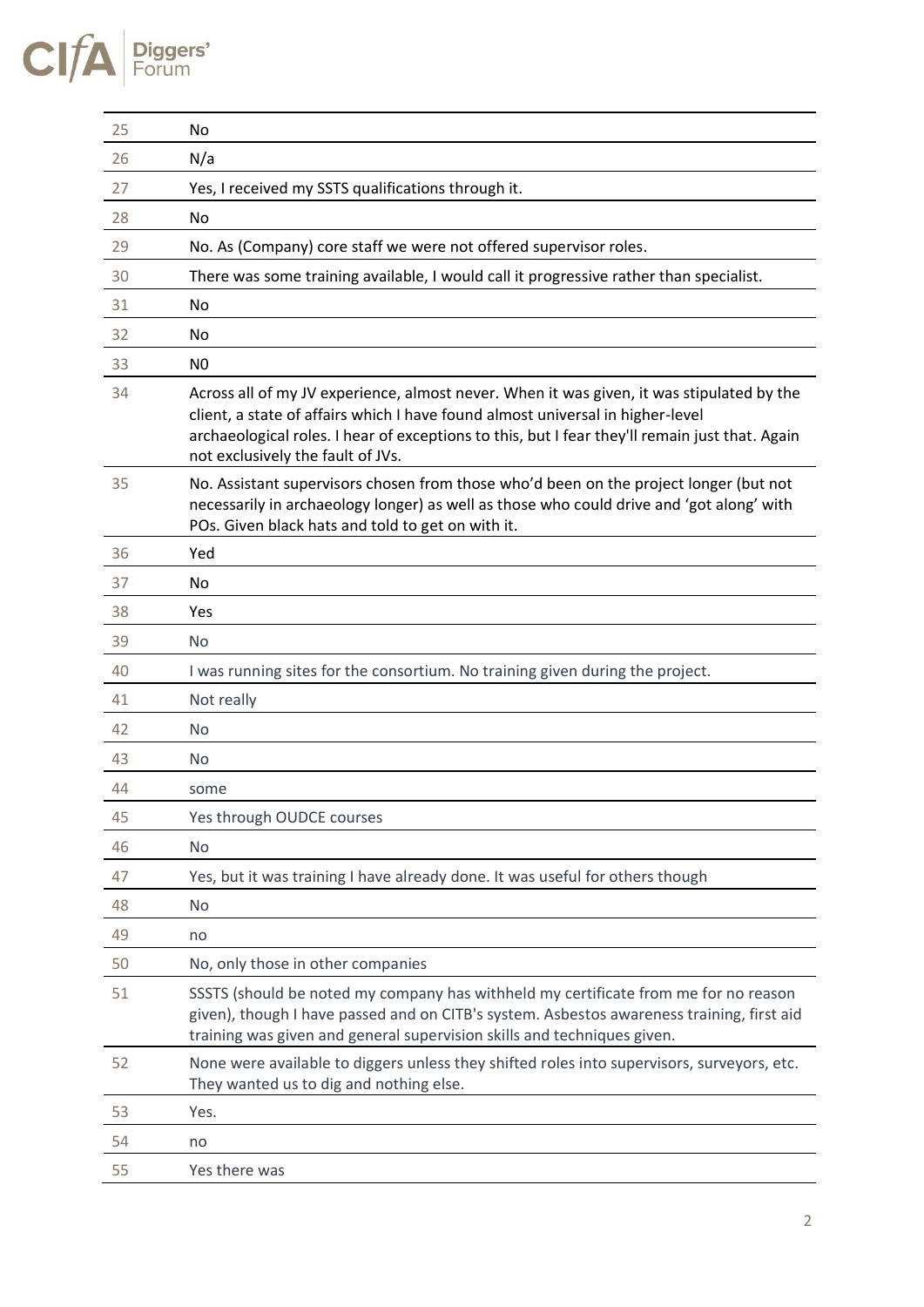#### CI gers' Forum

| -56 | Yes                                                                                                                                                     |
|-----|---------------------------------------------------------------------------------------------------------------------------------------------------------|
| 57  | No.                                                                                                                                                     |
| 58  | No. It was a question of being put in a role and expected to cope.                                                                                      |
| 59  | No.                                                                                                                                                     |
| 60  | not that I saw, the promotions etc to supervisor were done in a rush when the work<br>programme was squeezed and we needed more and more people on site |
|     | don't know                                                                                                                                              |

### Q11 Did you have the opportunity to learn a new skill during the project from one of the other companies within the consortium?

Answered 64 Skipped 2

| #  | <b>IF 'YES'</b>                                                                             |
|----|---------------------------------------------------------------------------------------------|
|    | I was taught how to use a GPS and in the end was surveying the whole site                   |
|    | <b>GPS survey</b>                                                                           |
| 3  | I was lucky enough to discuss training strategies and planning with their department.       |
| 4  | Different survey equipment                                                                  |
| 5  | At the level I worked there was no real obvious division between companies. I just learned  |
|    | things.                                                                                     |
| 6  | Surveying                                                                                   |
|    | Learnt to survey but had to teach myself a lot of it                                        |
| 8  | Pottery training                                                                            |
| 9  | As stated above, only if you shifted roles. I learnt a lot of environmental post-excavation |
|    | techniques on one project but that was because I moved into that role from digging.         |
| 10 | All that concerned the burials of the 1700-1800 and basic training on skeletal remains      |
| 11 | Geoarch training as one company didn't have geoarchs but the other did.                     |

#### Q14 Did you think the companies that made up the consortium worked well together?

Answered 63 Skipped 3

| # | <b>FURTHER COMMENTS</b>                                                                                                                                                                                                                                                                                                                                                                                                               |
|---|---------------------------------------------------------------------------------------------------------------------------------------------------------------------------------------------------------------------------------------------------------------------------------------------------------------------------------------------------------------------------------------------------------------------------------------|
|   | Alot of top down management meant staff learnt consulted                                                                                                                                                                                                                                                                                                                                                                              |
|   | It worked well at the individual level, but the companies were just too different, with<br>different approaches to its staff and methodology for this to be a truly comfortable fit. I<br>think the consortium ended up combining the worst aspects of each company rather than<br>the best. Additionally when trying to register feed back it was hard to know who to<br>address it too, and that lessons didn't want to be learned. |
| 3 | On a site level, yes; on a managerial level maybe not so much?                                                                                                                                                                                                                                                                                                                                                                        |
|   | lack of comunication, tribalism, lack of single standard, divisitons on every level                                                                                                                                                                                                                                                                                                                                                   |
| 5 | Disparate approaches. No obvious aligned values                                                                                                                                                                                                                                                                                                                                                                                       |
| 6 | stressful incidents usually evolving seemingly from lack of cohesive recording strategies<br>beforehand where site 'X' was using company 'Y's methods and site 'Z' was using company<br>'A's methods                                                                                                                                                                                                                                  |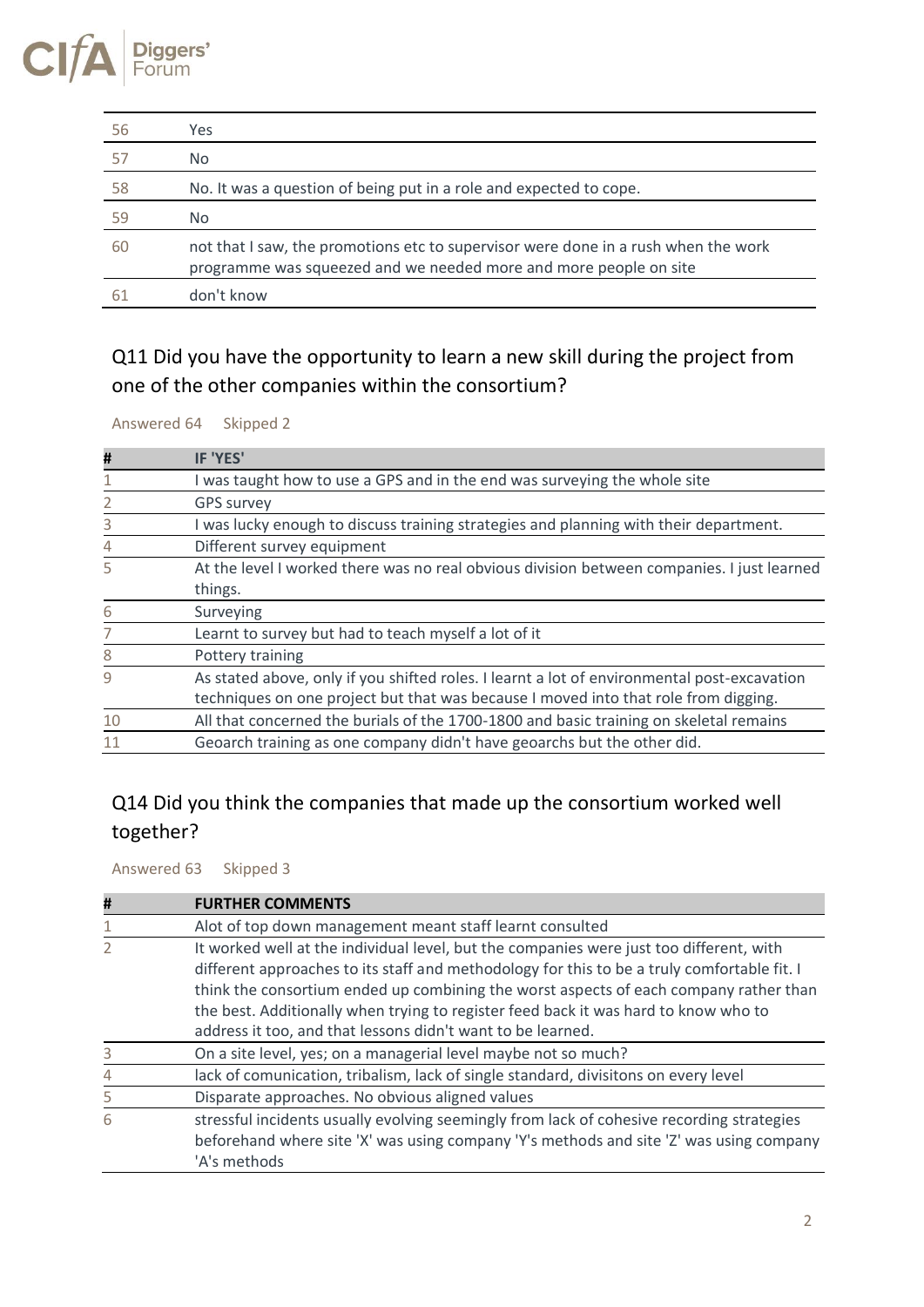| $\overline{7}$  | Failure of communication and an inabloy to share resources was a common feature.           |
|-----------------|--------------------------------------------------------------------------------------------|
|                 | background issues trying to integrate databases etc. in post-ex caused problems, and       |
|                 | caused work to progress at a snails pace, as support for the systems used was slim or      |
|                 | nonexistent.                                                                               |
| $\,8\,$         | Management collaboration no . But diggers And PEX yes                                      |
| $\overline{9}$  | One partner did not want to be involved in the same way as the others.                     |
| $10\,$          | The project had a very much Us Vs Them approach at time.                                   |
| 11              | Rivalry and bitching about other units capability                                          |
| 12              | Barring the odd spat, diggers and supervisory staff usually work well together. Where      |
|                 | problems occur, they usually arise from issues of misconduct or perhaps frustration with   |
|                 | individual staff. These can usually be sorted with liaison, following relevant procedures  |
|                 | and pragmatism. The only occasions which were really awkward involved Project              |
|                 | Managers from different companies, and these were rare.                                    |
| 13              | Seemed to be a lot of friction between the field staff from the different offices which    |
|                 | made up the consortium. Not aware of how successful the joint venture was for              |
|                 | management.                                                                                |
| 14              | They improved but a lot of communication problems                                          |
| 15              | Sometimes. People are people and want to get on. Some companies thought they were          |
|                 | superior however.                                                                          |
| $\frac{16}{17}$ | Generally yes, but still can be improved greatly                                           |
|                 | Absolute zero communication between HR departments (the HR department at my core           |
|                 | company is an absolute joke). The field staff worked well together because they are        |
|                 | decent human beings getting the job done - there were no issues there. Unfortunately the   |
|                 | upper management from the core companies are incompetent                                   |
| 18              | Levels of experience are not reflected in cross company positions which leads to different |
|                 | expectations and frustrations, though can just be the nature of big projects               |
| 19              | did vary though depending on the subject. fieldwrk had clear chain of command, but PX      |
|                 | more disorganised                                                                          |
| 20              | Often some managers were more supportive of core staff employed by there company           |
|                 | than others                                                                                |
| 21              | Yes and No                                                                                 |
| 22              | The companies still operated largely independantly, only relying on each other when they   |
|                 | could not fulfill the resource requirements of individual work packages.                   |
| 23              | There was issues at project management level Vs consultants                                |
| 24              | totally different styles of commercial activity - we were a charity and the others were a  |
|                 | profitmaking company                                                                       |

# Q15 How do you feel the project went?

Answered 59 Skipped 7

| # | <b>RESPONSES</b>                                                                                                                                                                                                                                                               |
|---|--------------------------------------------------------------------------------------------------------------------------------------------------------------------------------------------------------------------------------------------------------------------------------|
| 1 | No comment                                                                                                                                                                                                                                                                     |
| 2 | Stressful project with a lack of communication from the management of both companies.<br>Site assistants largely considered temporary, unpaid overtime complaints ignored and<br>numerous other issues. Prospect union was eventually contacted over the treatment of<br>staff |
| 3 | Depends on the view point. The site was dug on time. But a lot of money was wasted by<br>the consortium they were I'll prepared atthe beginning. No he admin support. Supervisors<br>did their best to sort issues                                                             |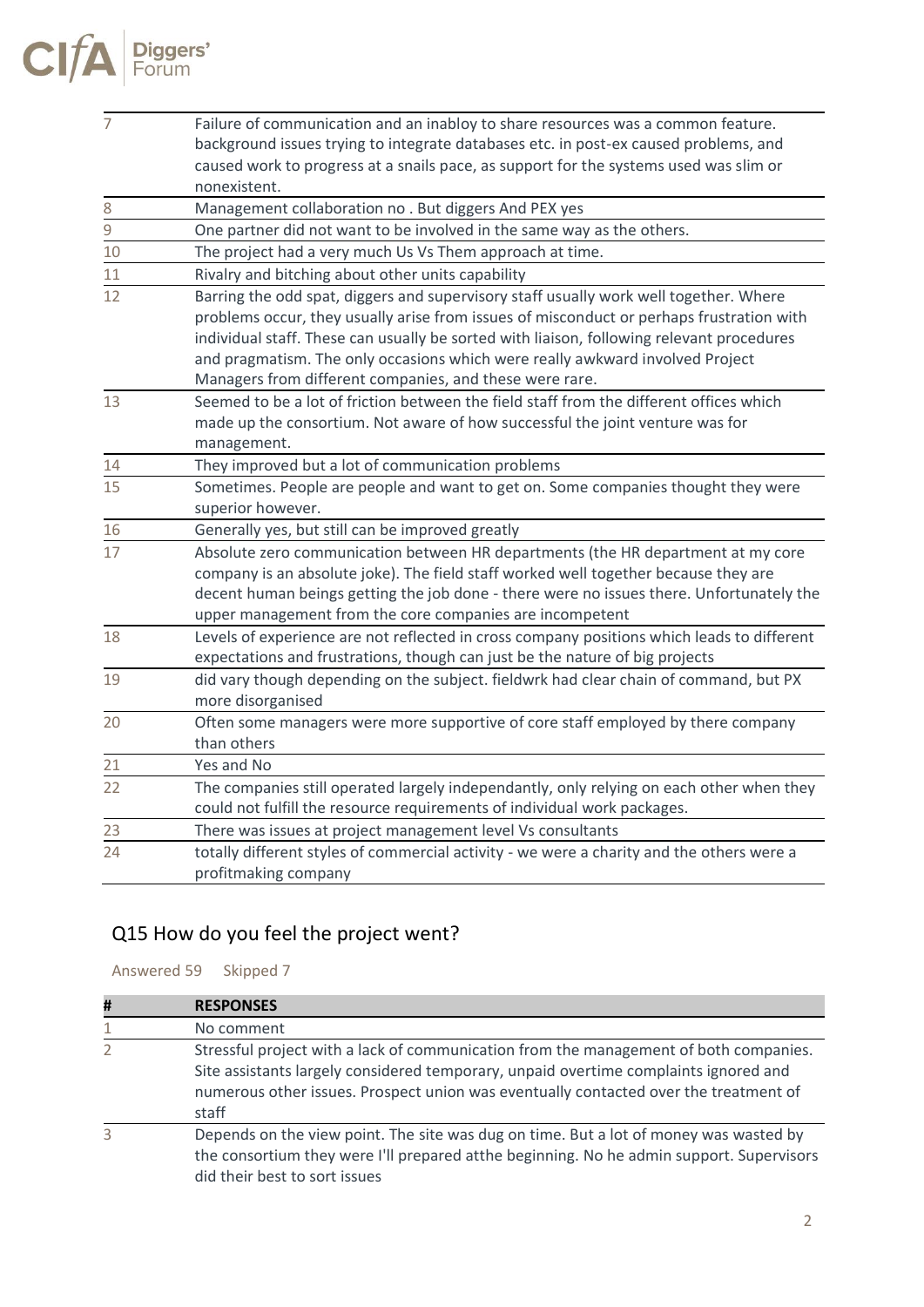| 4               | The first phase (Project A) went well but the shift to (Project B) was awful. A different set                   |
|-----------------|-----------------------------------------------------------------------------------------------------------------|
|                 | of project managers had no idea and didn't seem to want to learn from the previous work.                        |
|                 | Ultimately this led to a drop in morale among long term field teams with many leaving and                       |
|                 | going to other companies                                                                                        |
| 5               | The project (excavation) was a success, but only because of the supervisory team and the                        |
|                 | large amount of mental health support. It remains to be seen if it went well with regards                       |
|                 | to recording standards etc                                                                                      |
|                 | Relatively well                                                                                                 |
|                 | I felt very unsupported and badly equipt to do my job. The team was so large that people                        |
|                 | on site who were struggling skills wise or mental health wise were allowed to slip through                      |
|                 | the net. There seemed to be so many different subsets of people from core                                       |
|                 | team, (Company A) staff and (Company B) staff who had different rules and things they                           |
|                 | could and couldn't have a say in it became very complicated when issues such a pay were                         |
|                 | being debated as only certain subsets got a say the rest of us just had to wait to find out                     |
|                 | the results of what had happened.                                                                               |
| 8               | Very badly. over ran massively and with sufficient fines levied by the client that it almost                    |
|                 | killed both companies.                                                                                          |
| 9               | Improvable but enjoyable                                                                                        |
| 10              | Ok, but same beifots should have been given to all staff not just core                                          |
| 11              | Satisfactorily. Which, as we all know, doesn't really mean that. It means that it was within                    |
|                 | the consortium's power to have done better, but they were satisfied with just not ballsing                      |
|                 | up too badly.                                                                                                   |
| 12<br>13        | Could go better                                                                                                 |
|                 | It went alright a few teething problems, but site staff from top to bottom did their best to<br>resolve issues. |
| 14              | Meh                                                                                                             |
| 15              | Not too bad but the level of mitigation was underestimated so the last few areas of site                        |
|                 | were done in a rushed way                                                                                       |
| 16              | Fieldwork went ok but post-ex was hurried and not as detailed as it should have been (due                       |
|                 | to the size of the project)                                                                                     |
| 17              | awfully, not going to name the project but it has somewhat of a poor 'boogeyman'-esque                          |
|                 | reputation in commercial circles.                                                                               |
| 18              | Well. Internal staff redeployment involved much more training.                                                  |
| 19              | Ok                                                                                                              |
| $\overline{20}$ | Well                                                                                                            |
| 21              | Terribly - people were treated badly, and the quality of the archaeology was terrible.                          |
|                 | Rarely have I felt so dispondent leaving a site. The archaeology grabbed headlines, but the                     |
|                 | quality of the work was very poor - even something so fundamental as a site plan took                           |
|                 | months to organise for some areas. This, the guiding principle seemingly being that those                       |
|                 | digging shouldn't under any circumstances think about what they were doing, and some                            |
|                 | extremely tough conditions - not helped by bad supervision and management - led to one                          |
|                 | of the unhappiest sites I have ever been on. Morale couldn't have been lower, and                               |
|                 | disparity in wages just added fuel to the fire.                                                                 |
| 22              | I thought it was bad. Until I started another one which is even worse                                           |
| 23              | Fine. There were several points when communications were given to members of staff                              |
|                 | employed by one company and not to those from the other, even though the information                            |
|                 | concerned everybody on the site.                                                                                |
| 24              | good                                                                                                            |
| 25              | We survived and did do some significant archaeology                                                             |

 $CIfA$  Piggers'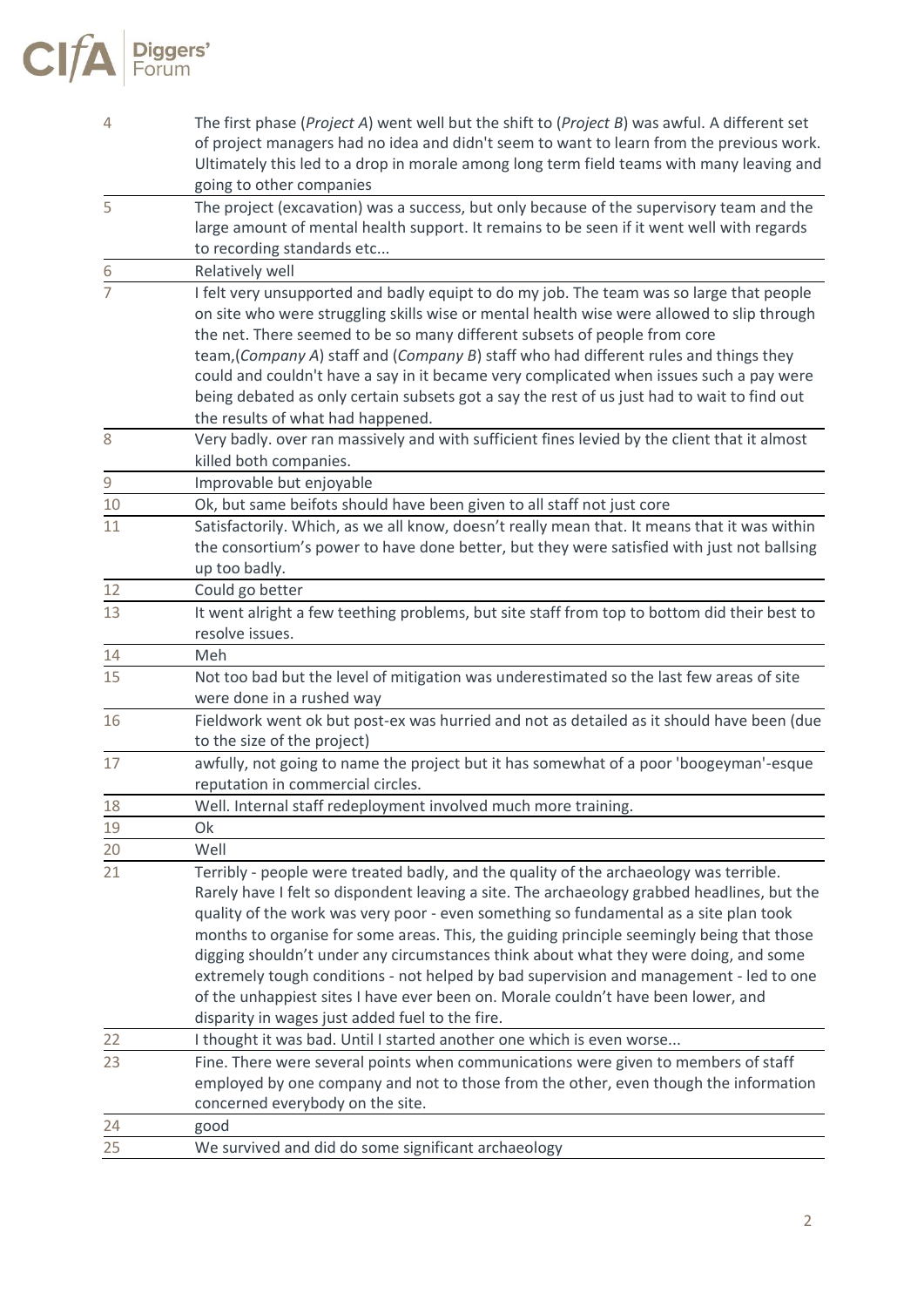

| 26 | Poorly managed from senior management who were unprepared to adapt to working<br>within/alongside another companies methodology and staff                                                                                                                                                                                                                                                                                                                                                                                                                                                                                                                                                                                                                                                                                                                                                                    |
|----|--------------------------------------------------------------------------------------------------------------------------------------------------------------------------------------------------------------------------------------------------------------------------------------------------------------------------------------------------------------------------------------------------------------------------------------------------------------------------------------------------------------------------------------------------------------------------------------------------------------------------------------------------------------------------------------------------------------------------------------------------------------------------------------------------------------------------------------------------------------------------------------------------------------|
| 27 | Terribly, I witnessed bullying, invasion of privacy, enforced unpaid overtime, health and<br>safety issues and fraudulent business practices.                                                                                                                                                                                                                                                                                                                                                                                                                                                                                                                                                                                                                                                                                                                                                                |
| 28 | Still to soon to know. Data collected in a number of different ways, depending on site,<br>supervisor or unit means that the resulting conclusions may not be reliable                                                                                                                                                                                                                                                                                                                                                                                                                                                                                                                                                                                                                                                                                                                                       |
| 29 | I think it went well.                                                                                                                                                                                                                                                                                                                                                                                                                                                                                                                                                                                                                                                                                                                                                                                                                                                                                        |
| 30 | It is still ongoing                                                                                                                                                                                                                                                                                                                                                                                                                                                                                                                                                                                                                                                                                                                                                                                                                                                                                          |
| 31 | High rate of employee turnover, it was a great learning opportunity for me but those at<br>management level had no training on how to speak to field staff in a professional manner                                                                                                                                                                                                                                                                                                                                                                                                                                                                                                                                                                                                                                                                                                                          |
| 32 | Usually I felt that the projects were working basically because EXCESS of people. I have<br>seen some PO's (actually nothing else than Senior Archaeologists), with TWO secretaries at<br>the officeand even some supervisor FULL TIME HAND IN POCKETS WITHOUT SAYING A<br>SINGLE WORLD (as "human statue" was very well paid, by sure)                                                                                                                                                                                                                                                                                                                                                                                                                                                                                                                                                                      |
| 33 | The bottom line is the work usually gets done. How it gets done is variable. I have worked<br>on JVs which were financial disasters for the partner companies, one or two where whole<br>periods of a site were ignored supposedly to allow preservation in situations but in reality<br>as an admission of defeat. Management is still too variable: the last on which I worked was<br>dreadfully managed at project level, but on the whole rather well done on-site. It's also<br>important to point out that the management attitude, preparedness and aptitude of the<br>client has a crucial impact on archaeological projects. If there are problems on both sides,<br>then expect trouble. JVs are usually large and complex projects, so this isn't surprising. I'm<br>unfortunately not convinced that archaeology as a profession is good at learning from its<br>past, which is amusingly ironic |
| 34 | Could've gone better for the field staff - I assume it was a success for the joint venture as<br>they went onto work on other infrastructure projects.                                                                                                                                                                                                                                                                                                                                                                                                                                                                                                                                                                                                                                                                                                                                                       |
| 35 | It could have been a lot smoother                                                                                                                                                                                                                                                                                                                                                                                                                                                                                                                                                                                                                                                                                                                                                                                                                                                                            |
| 36 | Ok                                                                                                                                                                                                                                                                                                                                                                                                                                                                                                                                                                                                                                                                                                                                                                                                                                                                                                           |
| 37 | Well                                                                                                                                                                                                                                                                                                                                                                                                                                                                                                                                                                                                                                                                                                                                                                                                                                                                                                         |
| 38 | Good                                                                                                                                                                                                                                                                                                                                                                                                                                                                                                                                                                                                                                                                                                                                                                                                                                                                                                         |
| 39 | Awful                                                                                                                                                                                                                                                                                                                                                                                                                                                                                                                                                                                                                                                                                                                                                                                                                                                                                                        |
| 40 | Could have gone better                                                                                                                                                                                                                                                                                                                                                                                                                                                                                                                                                                                                                                                                                                                                                                                                                                                                                       |
| 41 | Good but could be better                                                                                                                                                                                                                                                                                                                                                                                                                                                                                                                                                                                                                                                                                                                                                                                                                                                                                     |
| 42 | <b>Badly</b>                                                                                                                                                                                                                                                                                                                                                                                                                                                                                                                                                                                                                                                                                                                                                                                                                                                                                                 |
| 43 | The project itself went well. I really enjoyed working with the other people in the<br>consortium at a field level but I think the consortium highlighted the worst aspects of the<br>companies in terms of HR. Those who were project specific were basically second class<br>citizens. If this is the future of archaeology I want no part of it.                                                                                                                                                                                                                                                                                                                                                                                                                                                                                                                                                          |
| 44 | Project is ongoing, seems to be going well but there are communication issues                                                                                                                                                                                                                                                                                                                                                                                                                                                                                                                                                                                                                                                                                                                                                                                                                                |
| 45 | Perhaps one of the most enjoyable projects I've worked on and good to work with<br>different teams to achieve the overall aim of the project.                                                                                                                                                                                                                                                                                                                                                                                                                                                                                                                                                                                                                                                                                                                                                                |
| 46 | It was a success in archaeological sense but a disaster for the mental health of many good<br>archaeologists, some left the project and even the profession.                                                                                                                                                                                                                                                                                                                                                                                                                                                                                                                                                                                                                                                                                                                                                 |
| 47 | Abysmal poorly excavated, hardly recorded danced to the developers tune instead of<br>doing the job properly. This is the way excavation is going nowadaysmoney before<br>heritage being the mantra of units and developers.                                                                                                                                                                                                                                                                                                                                                                                                                                                                                                                                                                                                                                                                                 |
| 48 | went, ok, probably no worse than other ones worked on                                                                                                                                                                                                                                                                                                                                                                                                                                                                                                                                                                                                                                                                                                                                                                                                                                                        |
| 49 | Terribly                                                                                                                                                                                                                                                                                                                                                                                                                                                                                                                                                                                                                                                                                                                                                                                                                                                                                                     |
| 50 | Met the targets but on an interpersonal level failed to heal divisions and rather than share<br>knowledge it created cliques. Often divisions were cemented when managers showed                                                                                                                                                                                                                                                                                                                                                                                                                                                                                                                                                                                                                                                                                                                             |